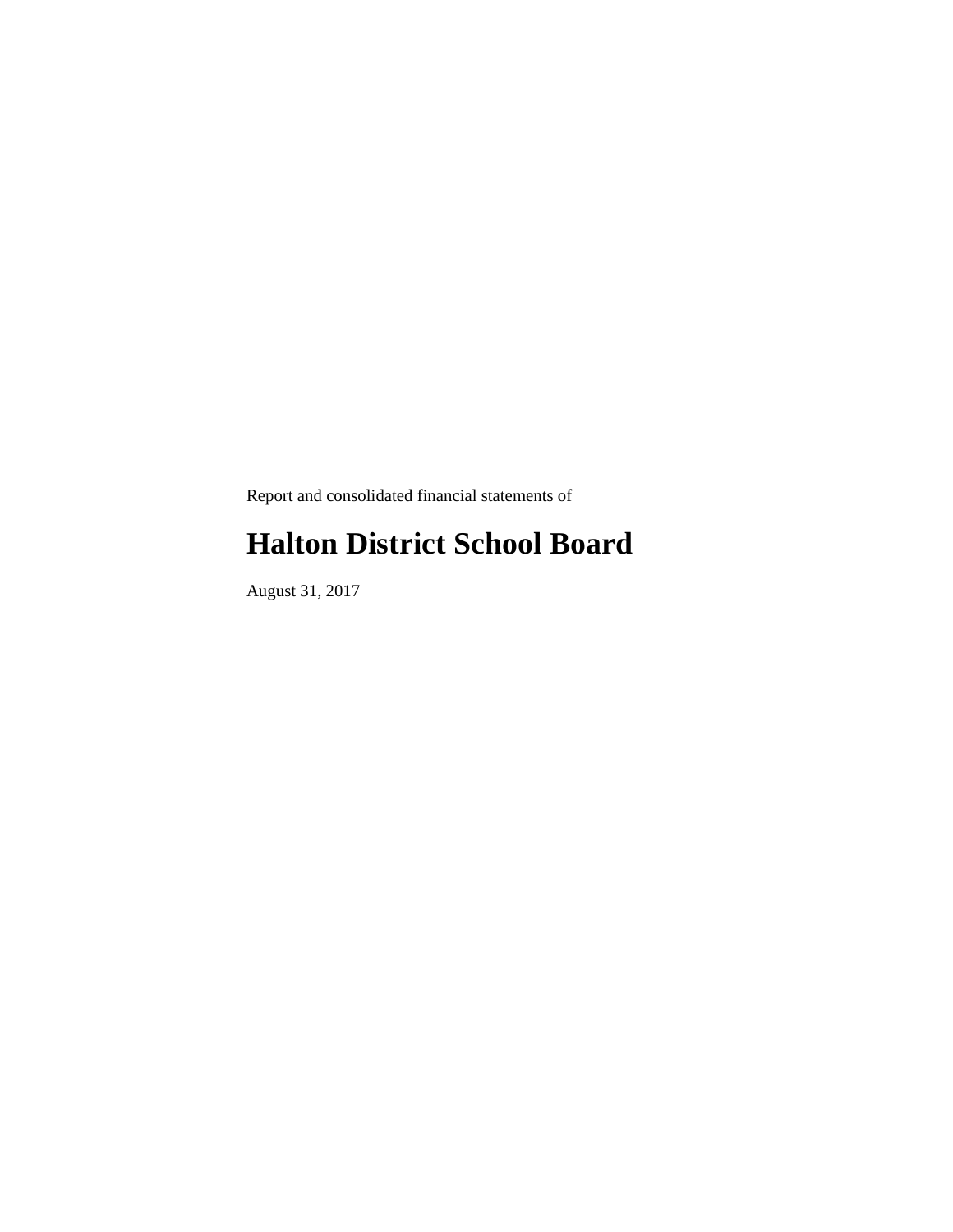August 31, 2017

# Table of contents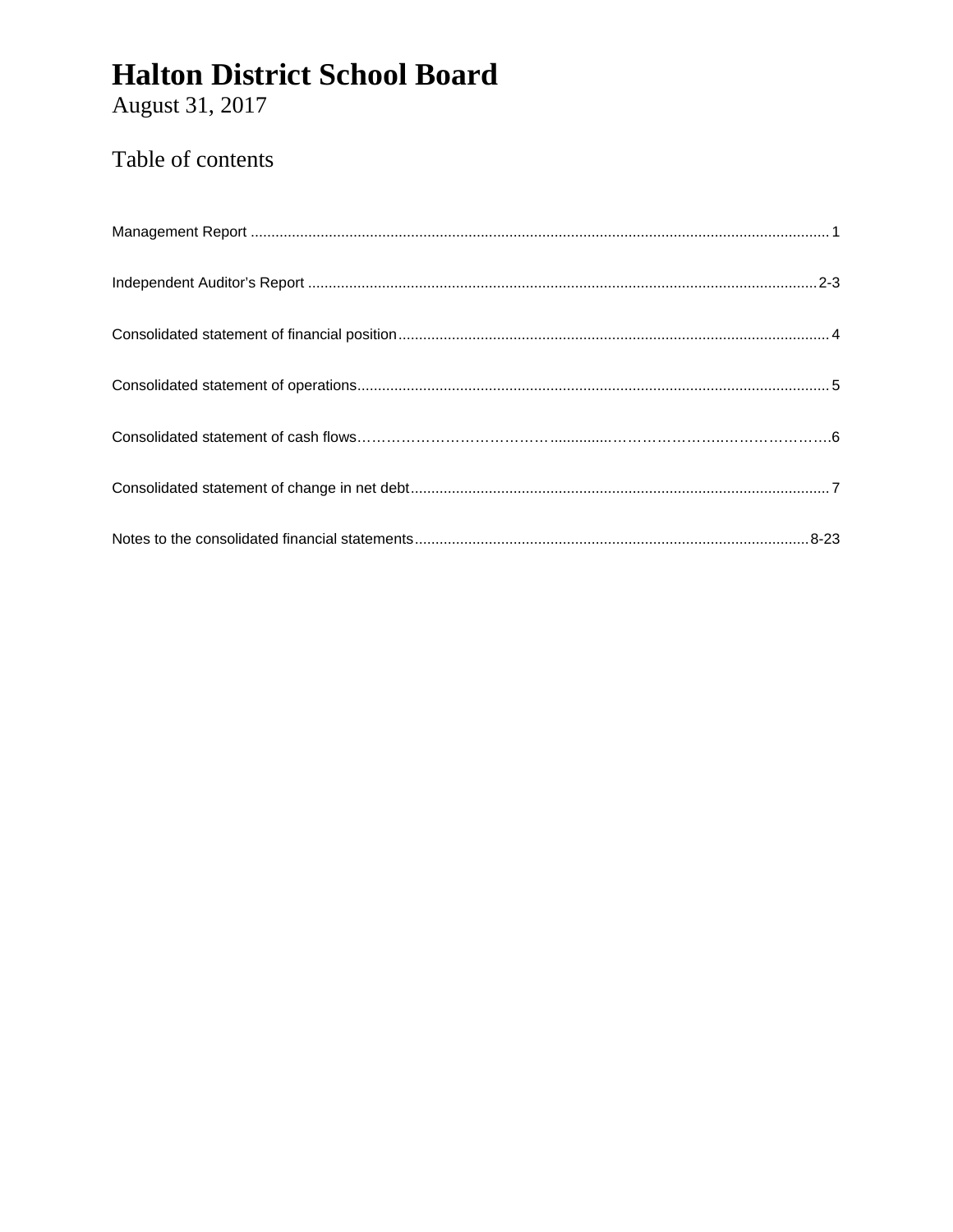# **Management Report**

Management's responsibility for the consolidated financial statements

The accompanying consolidated financial statements of the Halton District School Board are the responsibility of the Board's management and have been prepared in accordance with the Financial Administration Act, supplemented by Ontario Ministry of Education memorandum 2004:B2 and Ontario Regulation 395/11 of the Financial Administration Act, as described in Note 1 to the consolidated financial statements.

The preparation of consolidated financial statements necessarily involves the use of estimates based on management's judgment, particularly when transactions affecting the current accounting period cannot be finalized with certainty until future periods.

Board management maintains a system of internal controls designed to provide reasonable assurance that assets are safeguarded, transactions are properly authorized and recorded in compliance with legislative and regulatory requirements, and reliable financial information is available on a timely basis for preparation of the consolidated financial statements. These systems are monitored and evaluated by management.

The Audit Committee of the Board meets with the external auditors to review the consolidated financial statements and discuss any significant financial reporting or internal control matters prior to the Board's approval of the consolidated financial statements.

The consolidated financial statements have been audited by Deloitte LLP, independent external auditors appointed by the Board of Trustees. The accompanying Independent Auditor's Report outlines their responsibilities, the scope of their examination and their opinion on the Board's consolidated financial statements.

Director of Education Superintendent of Business Services And Treasurer

Stuart Miller **Lucy Veerman** 

\_\_\_\_\_\_\_\_\_\_\_\_\_\_\_\_\_\_\_\_\_\_\_\_\_ \_\_\_\_\_\_\_\_\_\_\_\_\_\_\_\_\_\_\_\_\_\_\_\_\_

December 6, 2017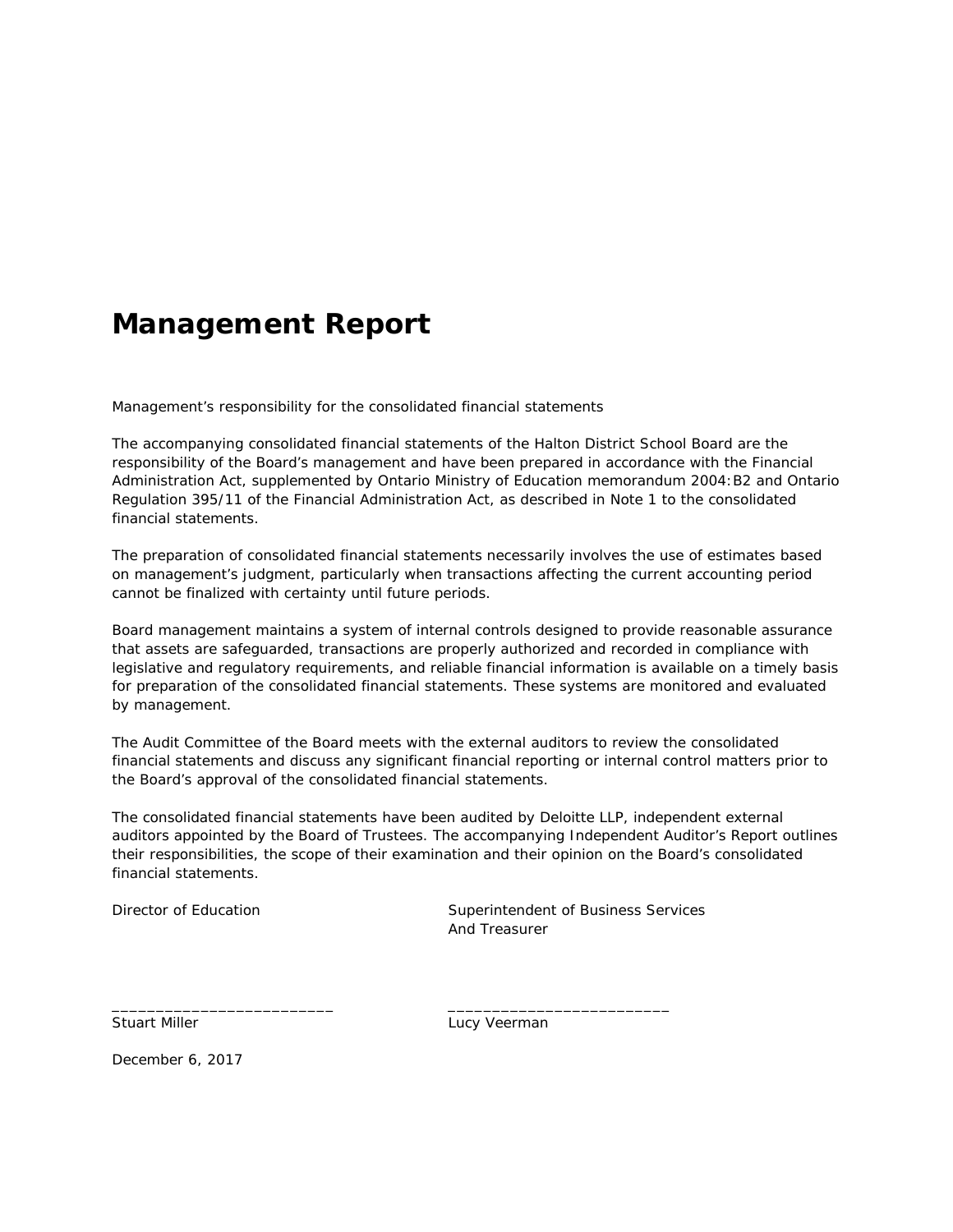# **Deloitte.**

Deloitte LLP 1005 Skyview Drive Suite 200 Burlington ON L7P 5B1 Canada

Tel: 905-315-6770 Fax: 905-315-6700 www.deloitte.ca

# **Independent Auditor's Report**

To the Trustees of the Halton District School Board

We have audited the accompanying consolidated financial statements of the Halton District School Board (the "Board"), which comprise the consolidated statement of financial position as at August 31, 2017, and the consolidated statements of operations, cash flows and change in net debt for the year then ended, and a summary of significant accounting policies and other explanatory information.

# **Management's Responsibility for the Consolidated Financial Statements**

Management is responsible for the preparation of these consolidated financial statements in accordance with the basis of accounting described in Note 1 to the consolidated financial statements, and for such internal control as management determines is necessary to enable the preparation of consolidated financial statements that are free from material misstatement, whether due to fraud or error.

# **Auditor's Responsibility**

Our responsibility is to express an opinion on these consolidated financial statements based on our audit. We conducted our audit in accordance with Canadian generally accepted auditing standards. Those standards require that we comply with ethical requirements and plan and perform the audit to obtain reasonable assurance about whether the consolidated financial statements are free from material misstatement.

An audit involves performing procedures to obtain audit evidence about the amounts and disclosures in the consolidated financial statements. The procedures selected depend on the auditor's judgment, including the assessment of the risks of material misstatement of the consolidated financial statements, whether due to fraud or error. In making those risk assessments, the auditor considers internal control relevant to the entity's preparation of the consolidated financial statements in order to design audit procedures that are appropriate in the circumstances, but not for the purpose of expressing an opinion on the effectiveness of the entity's internal control. An audit also includes evaluating the appropriateness of accounting principles used and the reasonableness of accounting estimates made by management, as well as evaluating the overall presentation of the consolidated financial statements.

We believe that the audit evidence we have obtained is sufficient and appropriate to provide a basis for our audit opinion.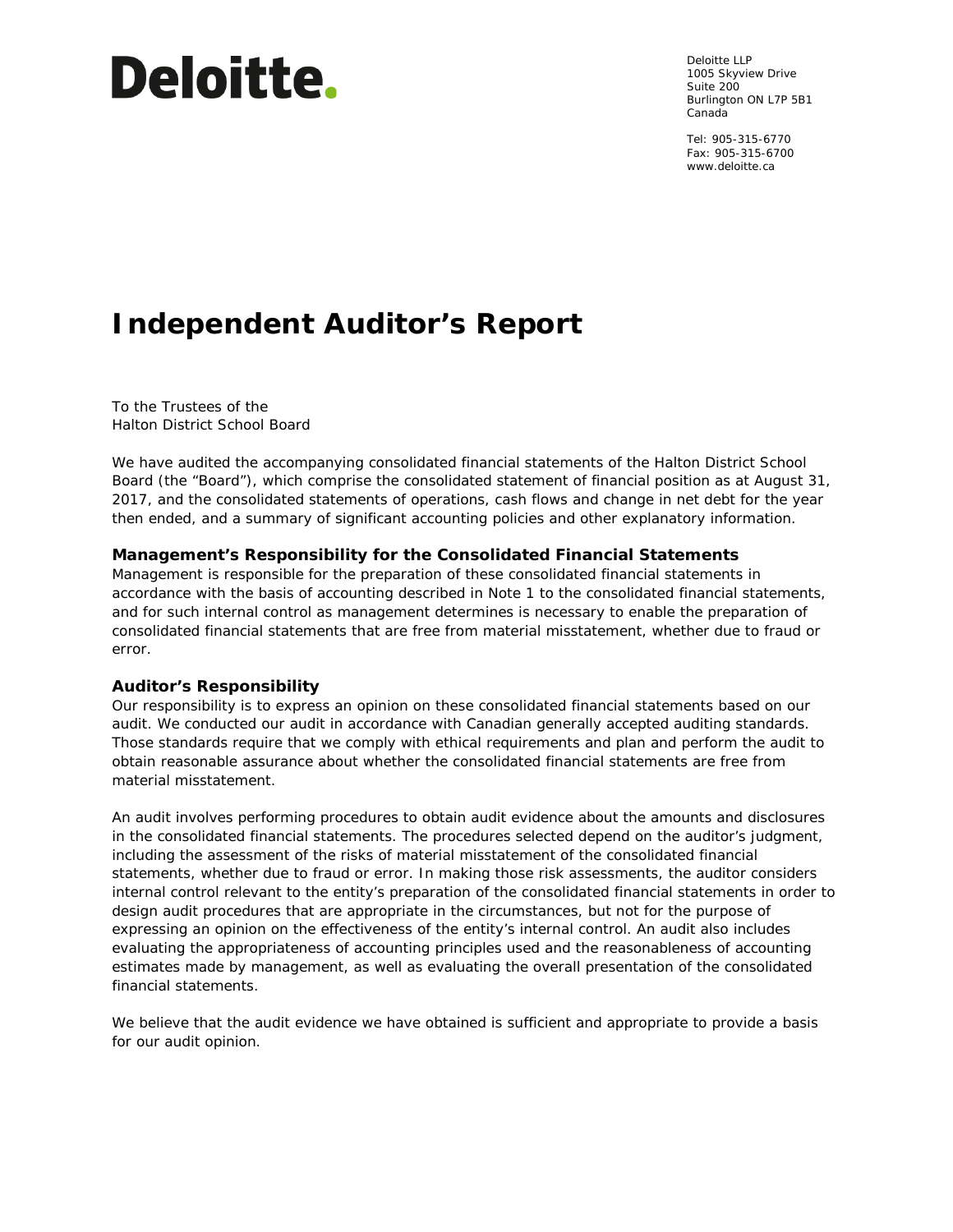# **Opinion**

In our opinion, the consolidated financial statements of the Halton District School Board as at and for the year ended August 31, 2017 are prepared, in all material respects, in accordance with the basis of accounting described in Note 1 to the consolidated financial statements.

# **Emphasis of Matter**

Without modifying our opinion, we draw attention to Note 1 to the consolidated financial statements which describes the basis of accounting used in the preparation of these consolidated financial statements and the significant differences between such basis of accounting and Canadian public sector accounting standards.

Delatte UP

Chartered Professional Accountants Licensed Public Accountants December 6, 2017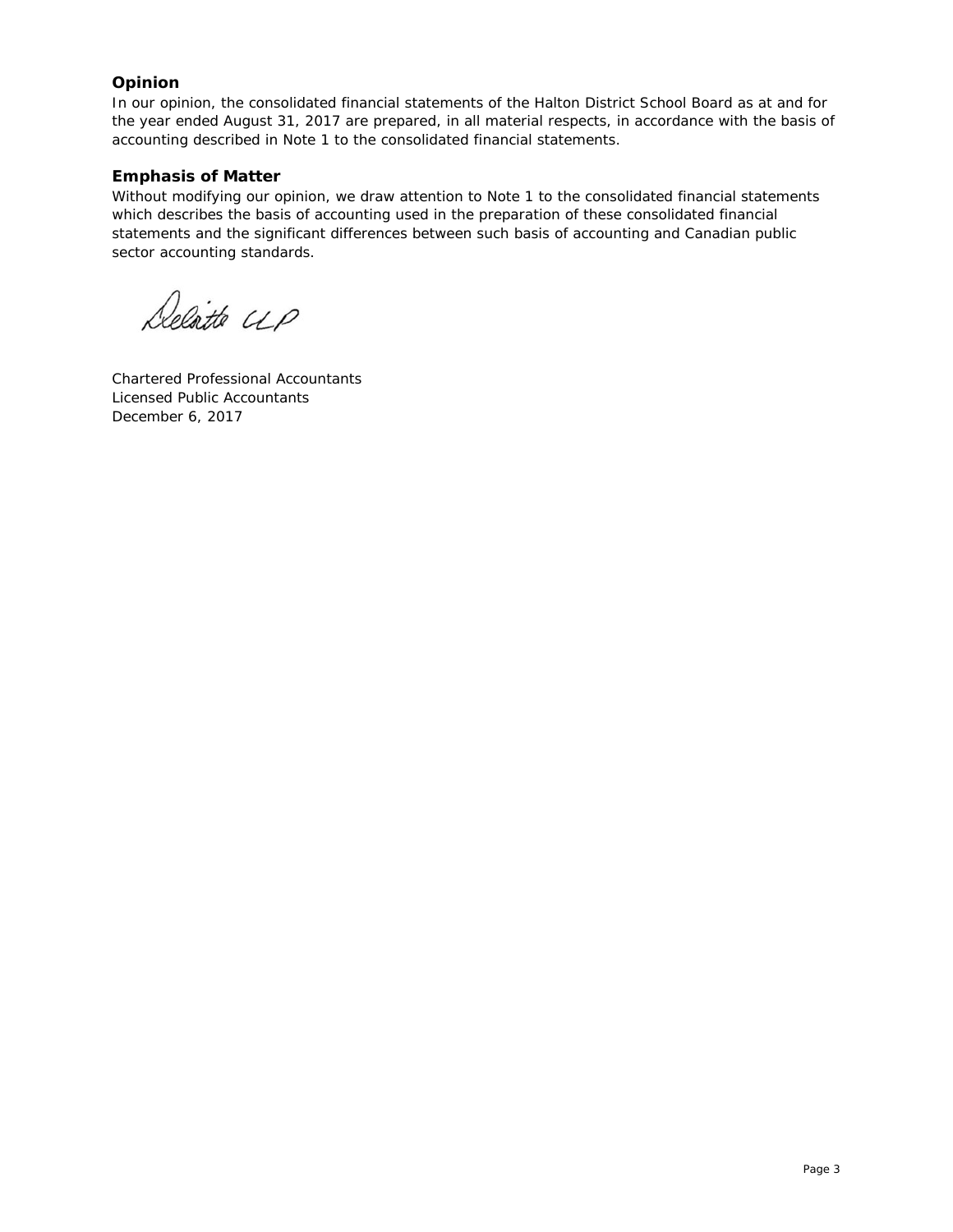# Consolidated statement of financial position

as at August 31, 2017

|                                                              | 2017          | 2016            |
|--------------------------------------------------------------|---------------|-----------------|
|                                                              | \$            | \$              |
| <b>Financial assets</b>                                      |               |                 |
| Cash and cash equivalents                                    | 86,166,167    | 73,146,250      |
| Accounts receivable                                          | 38,160,009    | 39,664,238      |
| Accounts receivable - Government of Ontario (Note 2)         | 295,682,715   | 294,331,912     |
|                                                              | 420,008,891   | 407,142,400     |
| <b>Liabilities</b>                                           |               |                 |
| Accounts payable and accrued liabilities                     | 63,975,297    | 53,084,959      |
| Other (Note 4)                                               | 2,290,984     | 3,254,469       |
| Net long-term liabilities (Note 5)                           | 274.935.788   | 284,549,505     |
| Deferred revenue (Note 7)                                    | 29,509,571    | 30,818,283      |
| Employee future benefits payable (Note 9)                    | 26,759,674    | 28,947,258      |
| Deferred capital contributions (Note 8)                      | 550,502,882   | 536,976,209     |
|                                                              | 947,974,196   | 937,630,683     |
| Net debt                                                     | (527,965,305) | (530, 488, 283) |
| <b>Non-financial assets</b>                                  |               |                 |
| Prepaid expenses                                             | 960,023       | 1,134,802       |
| Tangible capital assets (Note 10)                            | 749,917,938   | 723,513,092     |
|                                                              | 750,877,961   | 724,647,894     |
| <b>Accumulated surplus (Note 11)</b>                         | 222,912,656   | 194,159,611     |
| Contractual obligations and contingent liabilities (Note 14) |               |                 |

Approved by the Board

\_\_\_\_\_\_\_\_\_\_\_\_\_\_\_\_\_\_\_\_\_\_\_\_\_\_\_\_\_\_\_\_\_\_\_ Director of Education

\_\_\_\_\_\_\_\_\_\_\_\_\_\_\_\_\_\_\_\_\_\_\_\_\_\_\_\_\_\_\_\_\_\_\_ Chair of the Board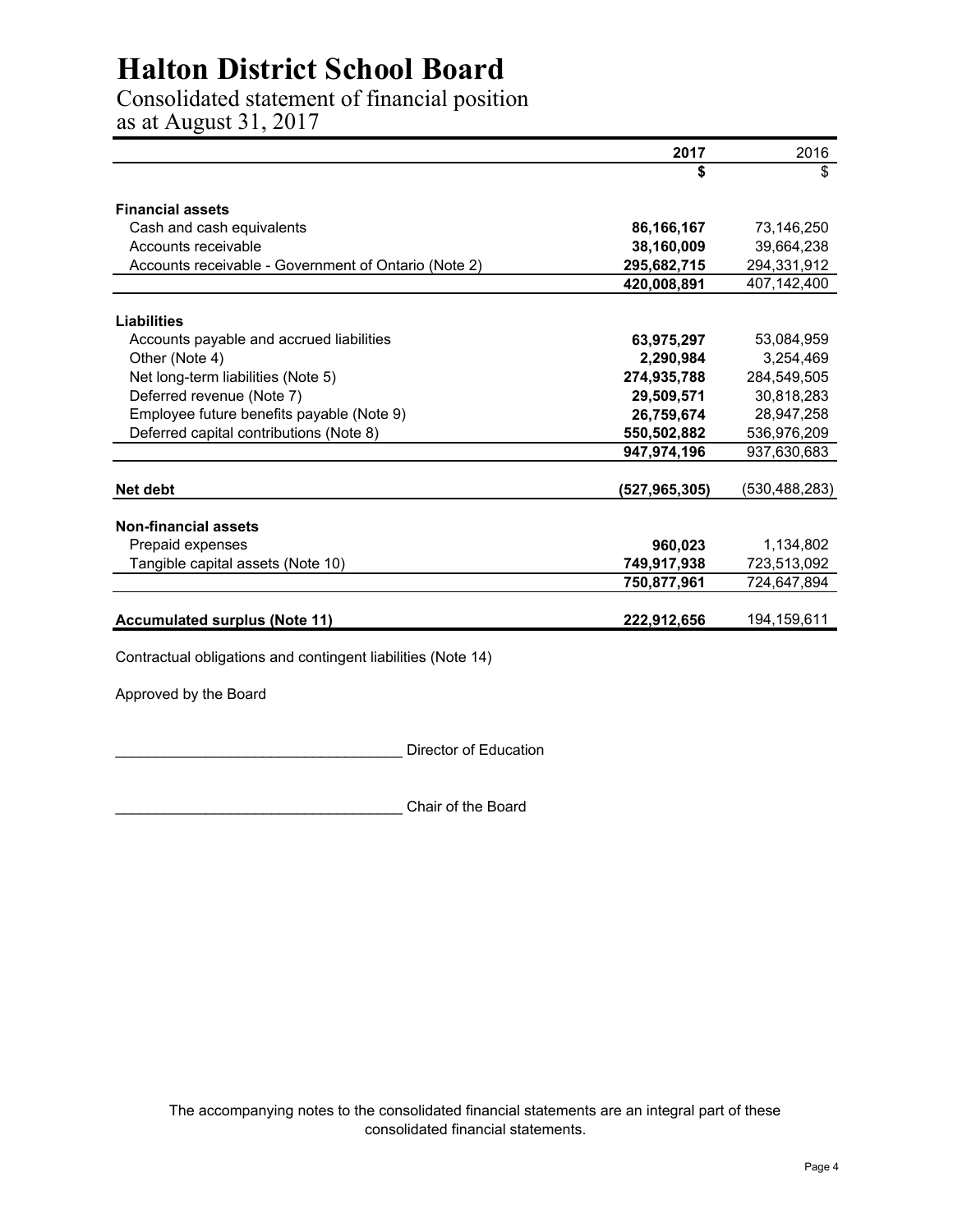Consolidated statement of operations year ended August 31, 2017

|                                              |               | 2017          | 2016        |
|----------------------------------------------|---------------|---------------|-------------|
|                                              | <b>Budget</b> | <b>Actual</b> | Actual      |
|                                              | \$            | \$            | \$          |
|                                              |               |               |             |
| <b>Revenue</b>                               |               |               |             |
| Provincial grants - Grants for Student Needs | 645,324,504   | 649,379,073   | 631,538,265 |
| Provincial grants - other                    | 8,910,514     | 10,320,745    | 11,253,962  |
| Investment income                            | 1,250,000     | 1,325,959     | 1,224,171   |
| Federal grants                               | 3,353,246     | 3,431,282     | 3,102,561   |
| School fundraising and other revenues        | 19,000,000    | 21,353,914    | 18,962,216  |
| Deferred capital contributions - grants      |               |               |             |
| recognized                                   | 27,089,003    | 28,547,307    | 27,934,486  |
| Other fees and revenues                      | 18,520,686    | 35,390,386    | 28,252,155  |
| Total revenue                                | 723,447,953   | 749,748,666   | 722,267,816 |
|                                              |               |               |             |
| Expenses                                     |               |               |             |
| Instruction                                  | 562,065,795   | 560,329,685   | 534,636,817 |
| Administration                               | 14,850,404    | 14,753,337    | 13,709,433  |
| Transportation                               | 15,657,389    | 15,966,101    | 15,004,348  |
| Pupil accommodation                          | 102,620,893   | 103,699,571   | 101,194,103 |
| Other                                        | 2,375,202     | 5,708,760     | 7,126,428   |
| School funded activities                     | 19,000,000    | 20,538,167    | 18,856,143  |
| Total expenses (Note 12)                     | 716,569,683   | 720,995,621   | 690,527,272 |
|                                              |               |               |             |
| Annual surplus                               | 6,878,270     | 28,753,045    | 31,740,544  |
| Accumulated surplus, beginning of year       | 189,199,709   | 194,159,611   | 162,419,067 |
| Accumulated surplus, end of year (Note 11)   | 196,077,979   | 222,912,656   | 194,159,611 |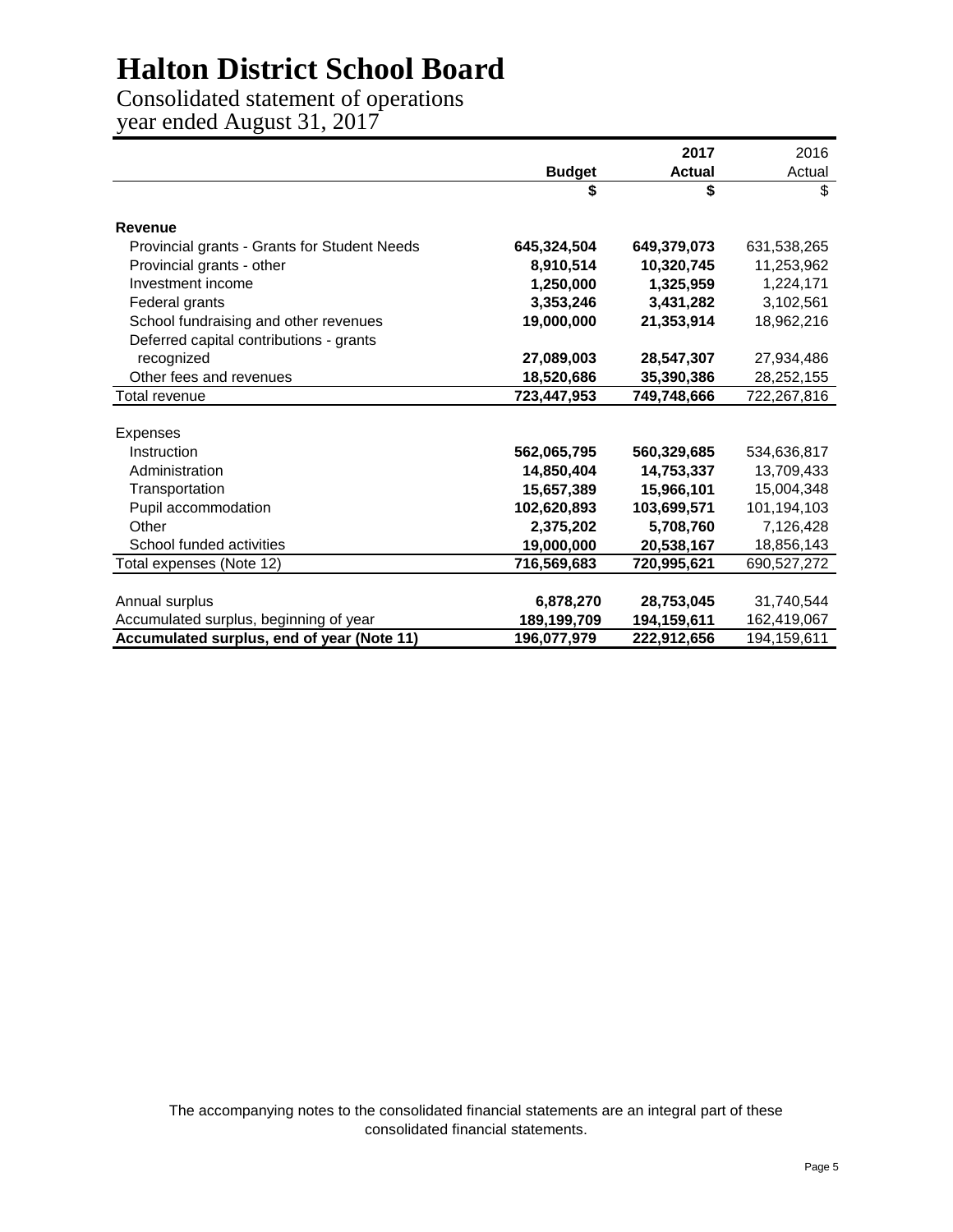Consolidated statement of cash flows

year ended August 31, 2017

|                                                                    | 2017           | 2016           |
|--------------------------------------------------------------------|----------------|----------------|
|                                                                    | \$             | \$.            |
| <b>Operating transactions</b>                                      |                |                |
| Annual surplus                                                     | 28,753,045     | 31,740,544     |
| Non-cash items                                                     |                |                |
| Amortization (Note 10)                                             | 29,105,902     | 28,493,141     |
| Deferred capital contributions - grants recognized (Note 8)        | (28, 547, 307) | (27, 934, 486) |
| Deferred gain on disposal of restricted assets                     |                | (8,617,350)    |
| Other liabilities - Contaminated site                              |                | (60, 632)      |
| Net change in non-cash working capital balances                    |                |                |
| Accounts receivable                                                | 1,504,229      | (1, 199, 057)  |
| Accounts payable and accrued liabilities                           | 10,890,338     | 3,303,466      |
| Other liabilities                                                  | (963, 485)     | (468, 310)     |
| Deferred revenues - operating                                      | 48,535         | (312, 476)     |
| Employee future benefits payable                                   | (2, 187, 584)  | (5,914,279)    |
| Prepaid expenses                                                   | 174,779        | 260,639        |
|                                                                    | 38,778,452     | 19,291,200     |
|                                                                    |                |                |
| <b>Capital transactions</b>                                        |                |                |
| Proceeds on sale of tangible capital assets                        |                | 8,713,724      |
| Acquisition of tangible capital assets (Note 10)                   | (55, 510, 748) | (30, 789, 584) |
|                                                                    | (55, 510, 748) | (22,075,860)   |
| <b>Financing transactions</b>                                      |                |                |
| Principal repayments on long-term liabilities (Note 6)             | (11,048,158)   | (10, 545, 218) |
| Net long-term liabilities issued                                   | 1,434,441      | 169,204        |
| Additions to deferred capital contributions (Note 8)               | 42,073,980     | 23,559,839     |
| (Decrease) increase in deferred revenues - capital                 | (1, 357, 247)  | 6,478,197      |
| (Increase) decrease in accounts receivable - Government of Ontario | (1, 350, 803)  | 18,984,304     |
|                                                                    | 29,752,213     | 38,646,326     |
|                                                                    |                |                |
| Increase in cash and cash equivalents                              | 13,019,917     | 35,861,666     |
| Cash and cash equivalents, beginning of year                       | 73,146,250     | 37,284,584     |
| Cash and cash equivalents, end of year                             | 86,166,167     | 73,146,250     |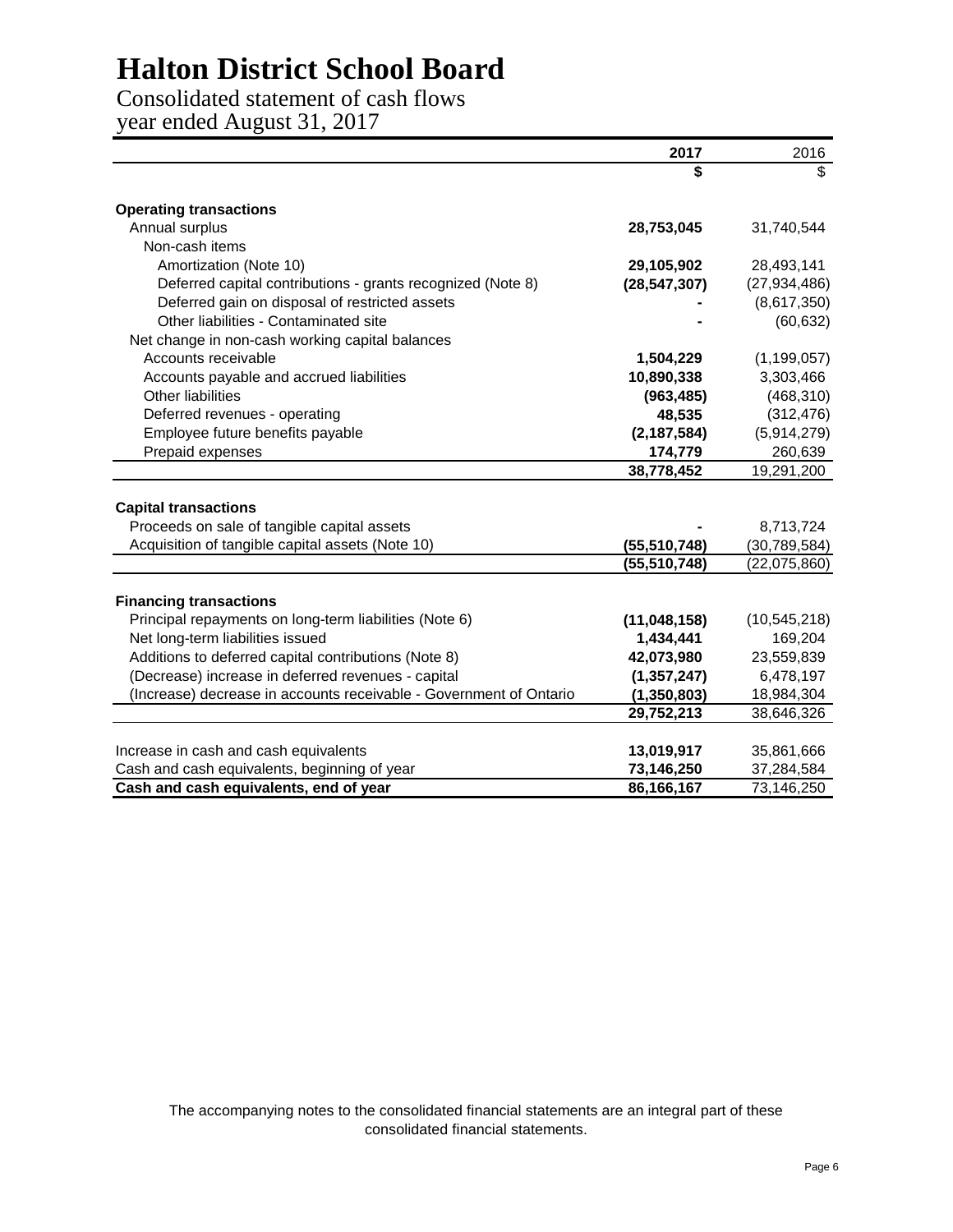Consolidated statement of change in net debt

year ended August 31, 2017

|                                                   | 2017            | 2016           |
|---------------------------------------------------|-----------------|----------------|
|                                                   | \$              | \$             |
| <b>Annual surplus</b>                             | 28,753,045      | 31,740,544     |
| Tangible capital asset activity                   |                 |                |
| Acquisition of tangible capital assets (Note 10)  | (55, 510, 748)  | (30, 789, 584) |
| Sale of asset - net                               |                 | 96.374         |
| Amortization of tangible capital assets (Note 10) | 29,105,902      | 28,493,141     |
|                                                   | (26,404,846)    | (2,200,069)    |
| Other non-financial asset activity                |                 |                |
| Acquisition of prepaid expenses                   | (1,100,202)     | (1, 181, 014)  |
| Use of prepaids                                   | 1,274,981       | 1,441,653      |
|                                                   | 174,779         | 260,639        |
|                                                   |                 |                |
| Decrease in net debt                              | 2,522,978       | 29,801,114     |
| Net debt, beginning of year                       | (530,488,283)   | (560,289,397)  |
| Net debt, end of year                             | (527, 965, 305) | (530,488,283)  |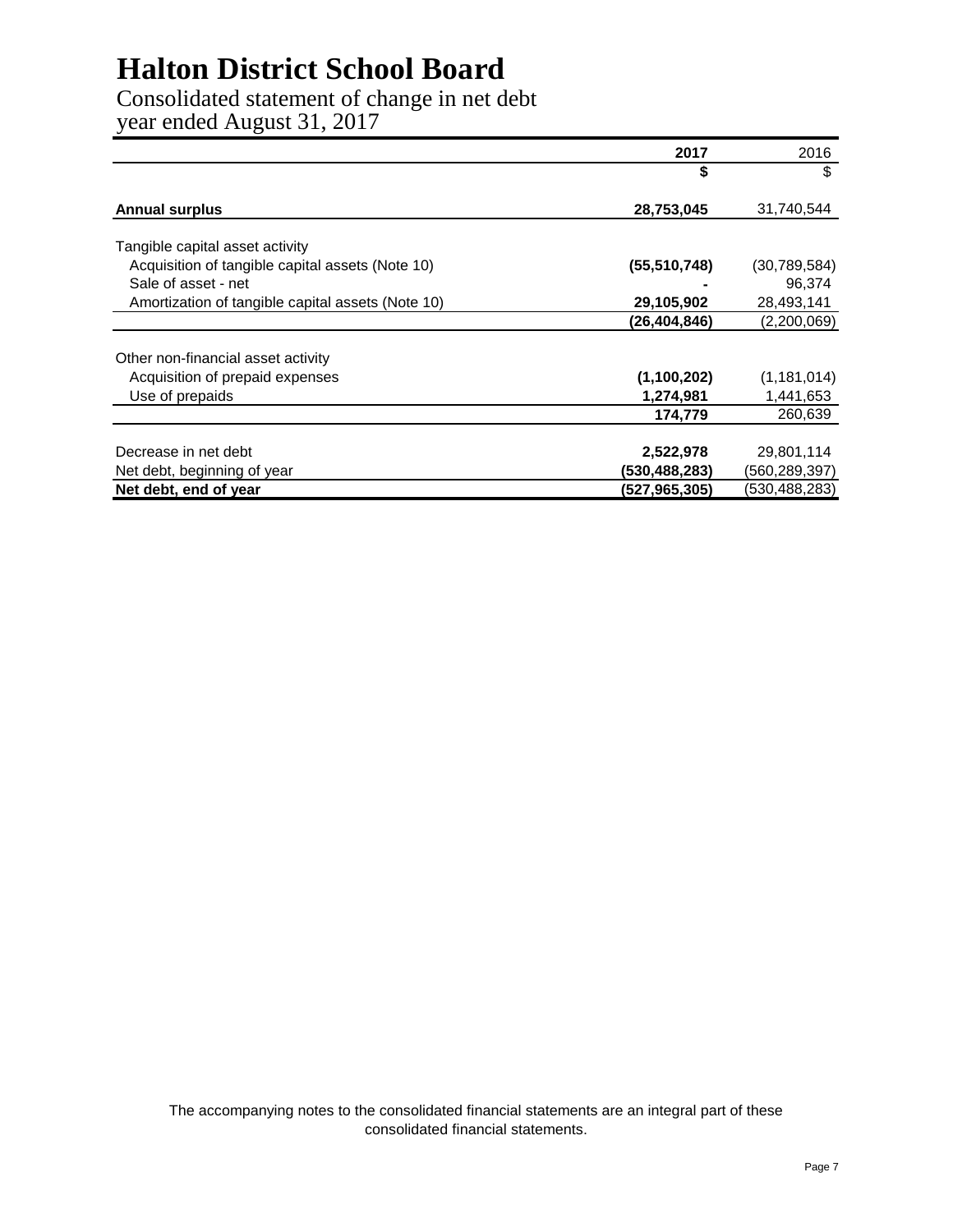# Notes to the consolidated financial statements

August 31, 2017

### **1. Significant accounting policies**

The consolidated financial statements are prepared by management in accordance with the basis of accounting described below.

#### *Basis of accounting*

The consolidated financial statements have been prepared in accordance with the Financial Administration Act supplemented by Ontario Ministry of Education memorandum 2004:B2 and Ontario Regulation 395/11 of the Financial Administration Act.

The Financial Administration Act requires that the consolidated financial statements be prepared in accordance with the accounting principles determined by the relevant Ministry of the Province of Ontario. A directive was provided by the Ontario Ministry of Education within memorandum 2004:B2 requiring school boards to adopt Canadian public sector accounting standards commencing with their year ended August 31, 2004 and that changes may be required to the application of these standards as a result of regulation.

In 2011, the government passed Ontario Regulation 395/11 of the Financial Administration Act. The Regulation requires that contributions received or receivable for the acquisition or development of depreciable tangible capital assets and contributions of depreciable tangible capital assets for use in providing services, be recorded as deferred capital contributions and be recognized as revenue in the statement of operations over the periods during which the asset is used to provide service at the same rate that amortization is recognized in respect of the related asset. The regulation further requires that if the net book value of the depreciable tangible capital asset is reduced for any reason other than depreciation, a proportionate reduction of the deferred capital contribution along with a proportionate increase in the revenue be recognized. For Ontario school boards, these contributions include government transfers, externally restricted contributions and, historically, property tax revenue.

The accounting policy requirements under Regulation 395/11 are significantly different from the requirements of Canadian public sector accounting standards which require that:

- government transfers, including amounts previously recognized as tax revenue, which do not contain a stipulation that creates a liability, be recognized as revenue by the recipient when approved by the transferor and the eligibility criteria have been met in accordance with public sector accounting standard PS3410;
- externally restricted contributions be recognized as revenue in the period in which the resources are used for the purpose or purposes specified in accordance with public sector accounting standard PS3100; and
- property taxation revenue be reported as revenue when received or receivable in accordance with public sector accounting standard PS3510.

As a result, revenue recognized in the consolidated statement of operations and certain related deferred revenues and deferred capital contributions would be recorded differently under Canadian Public Sector Accounting Standards.

### *Reporting entity*

The consolidated financial statements reflect the assets, liabilities, revenues and expenses of the reporting entity. The reporting entity is comprised of all organizations accountable for the administration of their financial affairs and resources to the Board and which are controlled by the Board, including the following:

- Fast Track Community Centre for Skills Development and Training ("The Centre"); and
- Halton Student Transportation Services ("HSTS").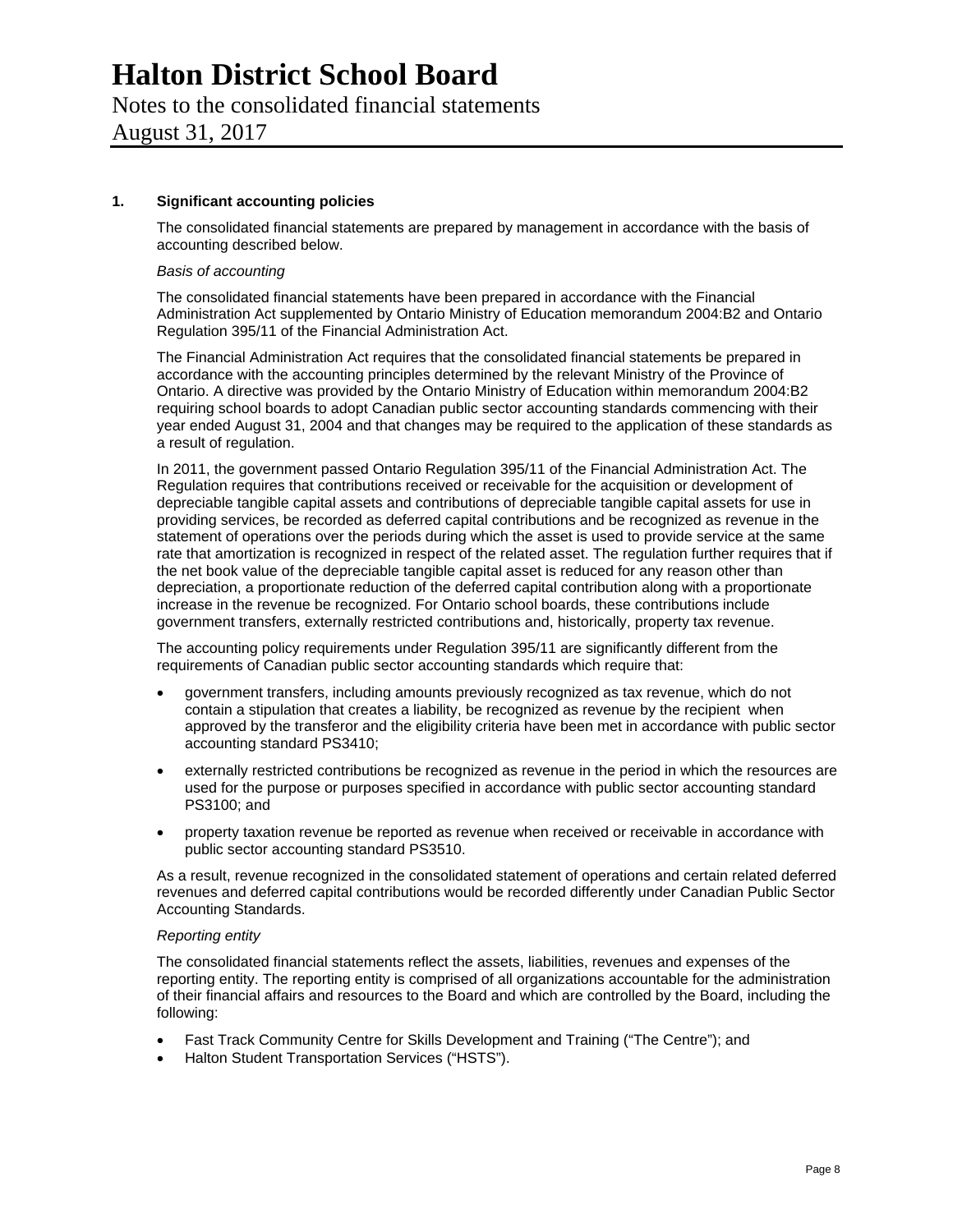Notes to the consolidated financial statements

August 31, 2017

### **1. Significant accounting policies (continued)**

#### *Reporting entity (continued)*

School generated funds, which include the assets, liabilities, revenues and expenses of various organizations that exist at the school level and which are controlled by the Board are reflected in the consolidated financial statements.

All material inter-departmental and inter-organizational transactions and balances between these organizations are eliminated upon consolidation.

#### *Trust funds*

Trust funds and their related operations administered by the Board are not included in the consolidated financial statements, as they are not controlled by the Board.

#### *Cash and cash equivalents*

Cash and cash equivalents are comprised of cash on hand and demand deposits.

#### *Tangible capital assets*

Tangible capital assets are recorded at historical cost less accumulated amortization. Historical cost includes amounts that are directly attributable to acquisition, construction, development or betterment of the asset, as well as interest related to financing during construction. When historical cost records were not available, other methods were used to estimate the costs and accumulated amortization.

Leases which transfer substantially all of the benefits and risks incidental to ownership of property are accounted for as leased tangible capital assets. All other leases are accounted for as operating leases and the related payments are charged to expenses as incurred.

Tangible capital assets, except land, are amortized on a straight line basis over their estimated useful lives as follows:

|                                     | Estimated useful |
|-------------------------------------|------------------|
| Asset                               | life in years    |
|                                     |                  |
| Land improvements with finite lives | 15               |
| <b>Buildings</b>                    | 40               |
| Portable structures                 | 20               |
| Other buildings                     | 20               |
| First-time equipping of schools     | 10               |
| Furniture                           | 10               |
| Equipment                           | $5 - 15$         |
| Computer hardware                   | 5                |
| Computer software                   | 5                |
| Leasehold improvements - The Centre | 10               |

Assets under construction and assets that relate to pre-acquisition and pre-construction costs are not amortized until the asset is available for productive use.

Land permanently removed from service and held for resale is recorded at the lower of cost and estimated net realizable value. Cost includes amounts for improvements to prepare the land for sale or servicing. Buildings permanently removed from service and held for resale cease to be amortized and are recorded at the lower of carrying value and estimated net realizable value. Tangible capital assets which meet the criteria for financial assets are reclassified as "assets held for sale" on the consolidated statement of financial position.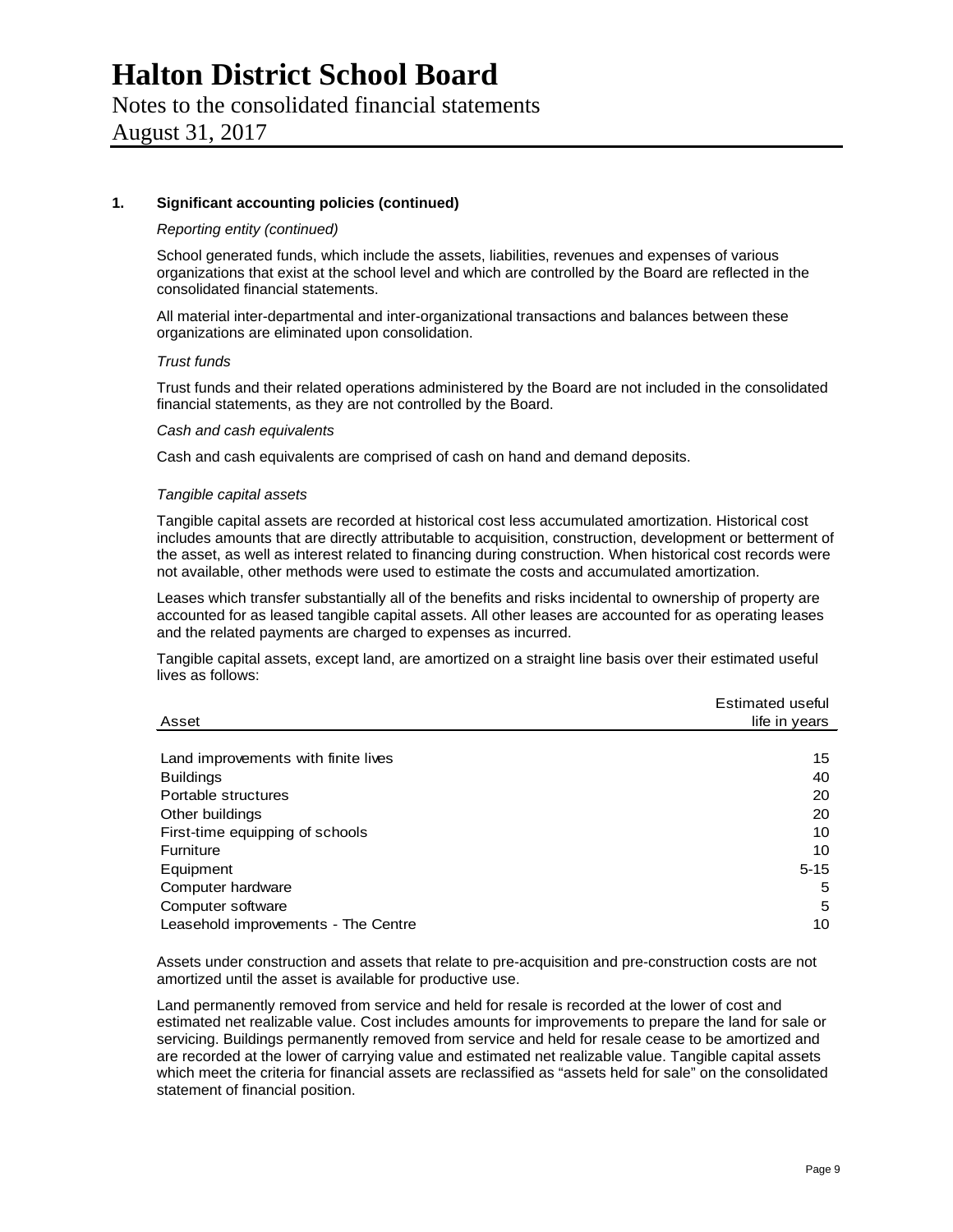Notes to the consolidated financial statements

August 31, 2017

### **1. Significant accounting policies (continued)**

#### *Deferred revenue*

Certain amounts are received pursuant to legislation, regulation or agreement and may only be used in the conduct of certain programs or in the delivery of specific services and transactions. These amounts are recognized as revenue in the fiscal year the related expenses are incurred or services performed.

### *Deferred capital contributions*

Contributions received or receivable for the purpose of acquiring or developing a depreciable tangible capital asset for use in providing services, or any contributions in the form of depreciable tangible assets received or receivable for use in providing services, is recognized as deferred capital contributions (DCC) as defined in Ontario Regulation 395/11 of the Financial Administration Act. These amounts are recognized as revenue at the same rate as the related tangible capital asset is amortized. The following items fall under this category:

- Government transfers received or receivable for capital purpose;
- Other restricted contributions received or receivable for capital purpose; and
- Amounts previously recognized as property taxation revenues which were historically used to fund capital assets.

#### *Retirement and other future benefits*

The Board provides defined retirement, post retirement and workers' safety insurance benefits to specified employee groups. These benefits include pension, retirement gratuity, health and dental, workers' safety insurance benefits, carry-over sick leave and long term disability benefits.

a) Employee Life and Health Trusts

As part of ratified labour collective agreements for unionized employees that bargain centrally and ratified central discussions with the principals and vice-principals associations, the following Employee Life and Health Trusts (ELHTs) were established in 2016-17: Elementary Teachers' Federation of Ontario (ETFO), Elementary Teachers' Federation of Ontario Education Workers (ETFO-EW), Ontario Secondary School Teachers' Federation (OSSTF), Ontario Secondary School Teachers' Federation Education Workers (OSSTF-EW), Education Workers' Alliance of Ontario (EWAO), Canadian Union of Public Employees (CUPE) and Education Council of Associations for Benefits (ECAB). The ELHTs provide health, life and dental benefits to teachers, education workers and other school board staff and retired individuals starting with a school board's participation date into the ELHT. These benefits are being provided through a joint governance structure between the bargaining/employee groups, school board trustees associations and the Government of Ontario. Starting November 1, 2016, the Board is no longer responsible to provide certain benefits to ETFO, OSSTF, OCTU (under OSSTF-EW), PSSP (under OSSTF-EW) and DECE (under ETFO-EW). Beginning in the 2016-17 school year, school boards whose employee groups transitioned their health, dental and life benefits to the ELHT are required to remit a negotiated amount per full-time equivalency (FTE) on a monthly basis. The remaining employee groups will complete transition into ELHTs by February 1, 2018.

Funding for the ELHTs is based on the existing benefits funding embedded within the Grants for Student Needs (GSN) and additional ministry funding in the form of a Crown contribution and Stabilization Adjustment.

The Board continues to provide health, dental and life insurance benefits for retired individuals and the following employee groups: CUPE, Halton District Educational Assistants' Association (HDEAA), Principals and Vice-Principals and other non Union employee groups that have not yet transferred into an ELHT, and continues to have a liability for payment of benefits for those who are on longterm disability and for some who are retired under these plans.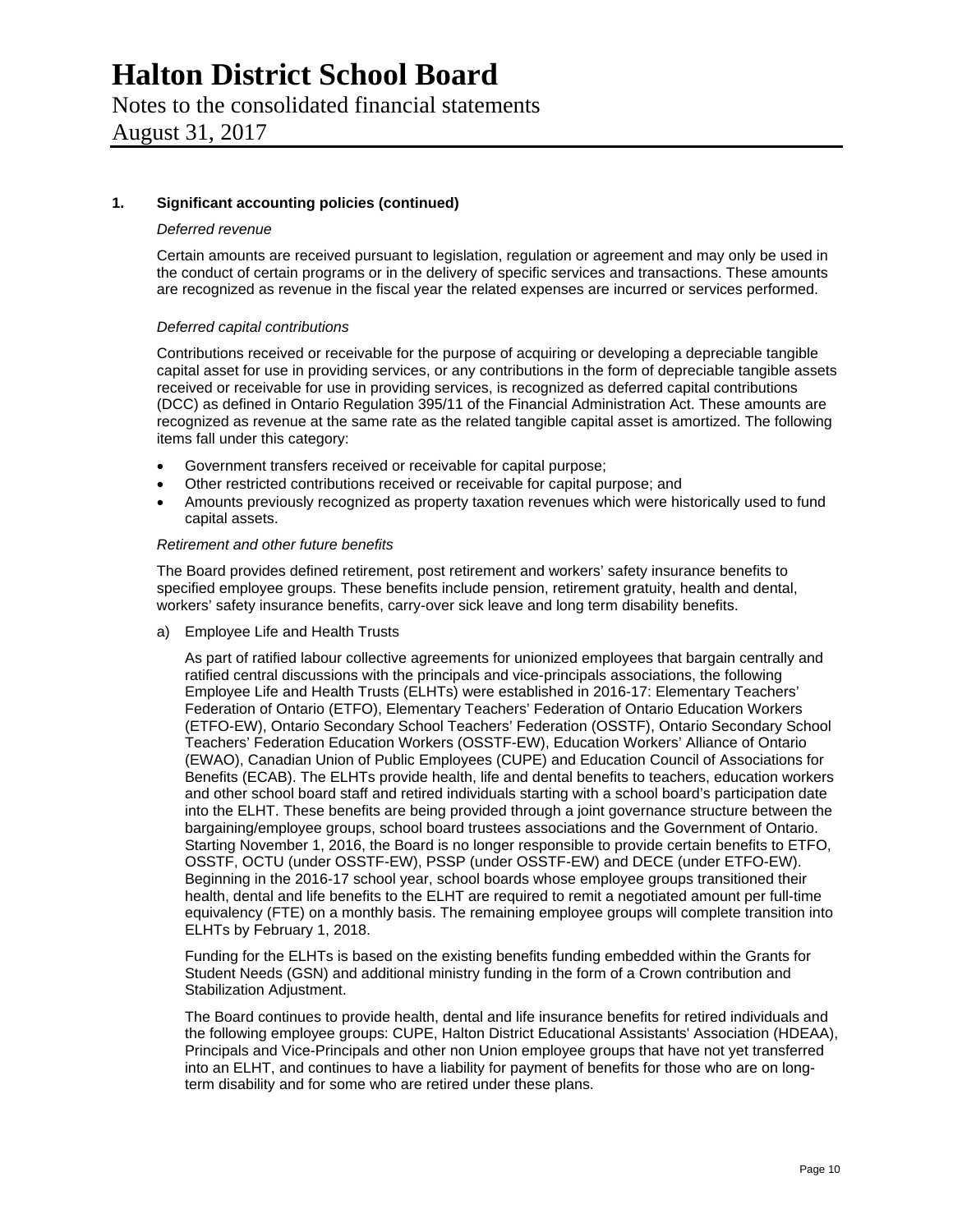Notes to the consolidated financial statements

August 31, 2017

### **1. Significant accounting policies (continued)**

*Retirement and other future benefits (continued)*

b) Retirement gratuity plan, sick leave plan, and post-retirement health and dental plan

In 2012, changes were made to the Board's retirement gratuity plan, sick leave plan and postretirement health and dental plan. The Board has adopted the following policies with respect to accounting for these employee benefits:

i) The costs of self-insured retirement and other employee future benefits are actuarially determined using management's best estimate of salary escalation, accumulated sick days at retirement, insurance and health care costs trends, disability recovery rates, long-term inflation rates and discount rates. In prior years, the cost of retirement gratuities that vested or accumulated over the periods of service provided by the employee were actuarially determined using management's best estimate of salary escalation, accumulated sick days at retirement and discount rates. As a result of the plan change, the cost of retirement gratuities were actuarially determined using the employee's salary, banked sick days and years of service as at August 31, 2012 and management's best estimate of discount rates. The changes resulted in a plan curtailment and any unamortized actuarial gains and losses were recognized as at August 31, 2012. Any actuarial gains and losses arising from changes to the discount rate are amortized over the expected average remaining service life of the employee group.

For self-insured retirement and other employee future benefits that vest or accumulate over the periods of service provided by employees, such as post-retirement health and dental benefits, the cost is actuarially determined using the projected benefit method prorated on service. Under this method, the benefit costs are recognized over the expected average service life of the employee group. The changes to the post-retirement health and dental plan resulted in a plan curtailment and any unamortized actuarial gains and losses associated with the employees impacted by the change were recognized as at August 31, 2012.

For those self-insured benefit obligations that arise from specific events that occur periodically, such as obligations for workers' compensation, the cost is recognized immediately in the period the events occur. Any actuarial gains and losses that are related to these benefits are recognized immediately in the period they arise.

- ii) The costs of multi-employer defined pension benefits, such as the Ontario Municipal Employees Retirement System pensions, are the employer's contributions due to the plan in the period.
- iii) The costs of insured benefits are the employer's portion of insurance premiums owed for coverage of employees during the period.

#### *Government transfers*

Government transfers, which include legislative grants, are recognized in the consolidated financial statements in the period, in which events giving rise to the transfer occur, providing the transfers are authorized, and eligibility criteria have been met and reasonable estimates of the amount can be made. If government transfers contain stipulations which give rise to a liability, they are deferred and recognized in revenue when the stipulations are met.

Government transfers for capital are deferred as required by Regulation 395/11, recorded as deferred capital contributions (DCC) and recognized as revenue in the consolidated statement of operations at the same rate and over the same periods as the asset is amortized.

#### *Investment income*

Investment income is reported as revenue in the period earned.

When required by the funding government or related Act, investment income earned on externally restricted funds such as pupil accommodation, education development charges and special education form part of the respective deferred revenue balances.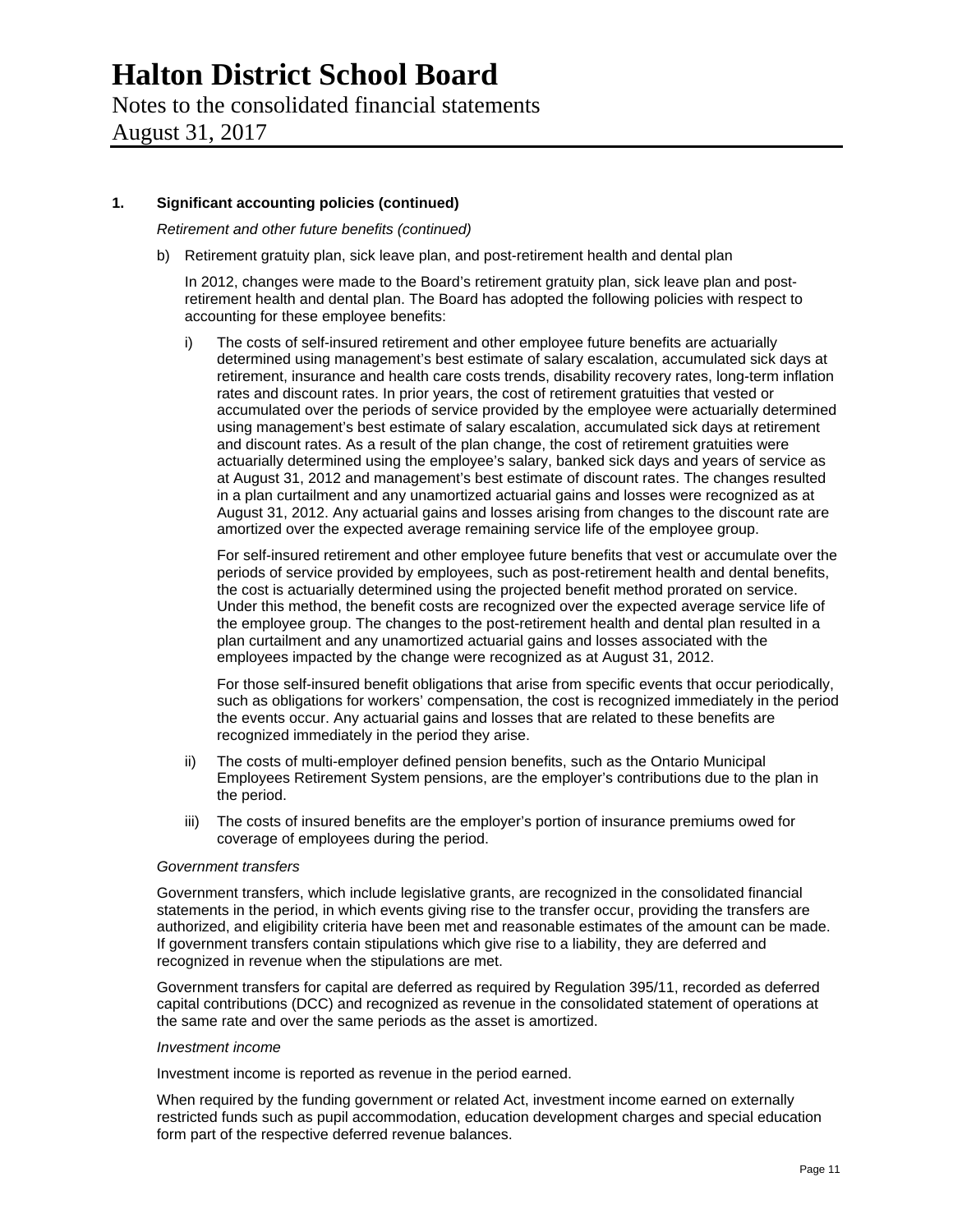Notes to the consolidated financial statements

August 31, 2017

### **1. Significant accounting policies (continued)**

#### *Budget figures*

Budget figures have been provided for comparison purposes and have been derived from the budget approved by the Trustees of the Halton District School Board. The budget is developed in accordance with the provincially mandated funding model for school boards and is used to manage program spending within the guidelines of the funding model. Also included is the approved budget for the Fast Track Centre for Skills Development and Training. Budget figures in the consolidated statement of change in net debt have not been provided.

#### *Property tax revenue*

Under Canadian Public Sector Accounting Standards, the entity that determines and sets the tax levy records the revenue in the financial statements, which in the case of the Board, is the Province of Ontario. As a result, property tax revenue received from the municipalities is recorded as part of Provincial grants - Grants for Student Needs.

#### *Use of estimates*

The preparation of consolidated financial statements in conformity with the basis of accounting described in Note 1 requires management to make estimates and assumptions that affect the reported amounts of assets and liabilities and disclosure of contingent assets and liabilities as at the date of the consolidated financial statements, and the reported amounts of revenues and expenses during the year. Actual results could differ from these estimates. These estimates are reviewed periodically and, as adjustments become necessary, they are reported in the periods in which they become known. Significant estimates include employee future benefits and certain accruals.

### **2. Accounts receivable - Government of Ontario**

The Government of Ontario replaced variable capital funding with a one-time debt support grant in 2009-10. Halton District School Board received a one-time grant that recognized capital debt as of August 31, 2010 that is supported by the existing capital programs. The Board receives this grant in cash over the remaining term of the existing capital debt instruments. The Board may also be entitled to yearly capital grants to support capital programs which would be reflected in this account receivable.

The Board has an account receivable from the Government of Ontario of \$295,682,715 (2016 - \$294,331,912) with respect to capital grants.

### **3. Temporary borrowing**

The Board's banking resolutions allow aggregate borrowings to the maximum of \$135 million. The Board has credit facilities available to the maximum of \$85 million with a Canadian chartered bank to address operating requirements, bridge capital expenditures and education development charges outstanding. As at August 31, 2017, the amount drawn was \$Nil (2016- \$Nil).

### **4. Other liabilities**

In the prior year, a liability for contaminated sites was recorded for the estimated cost to remediate soil and ground water contamination resulting from the replacement of a fuel oil underground storage tank in a Board site that is not in productive use. The estimated liability of \$139,244 as at August 31, 2016 for remediation costs was provided by a third party geo-environmental consultant. During 2016-17, site remediation was completed and no liability has been recorded as at August 31, 2017.

Other liabilities also includes the Group Life Premium Stabilization Fund amounting to \$2,290,984 (2016 - \$3,115,225).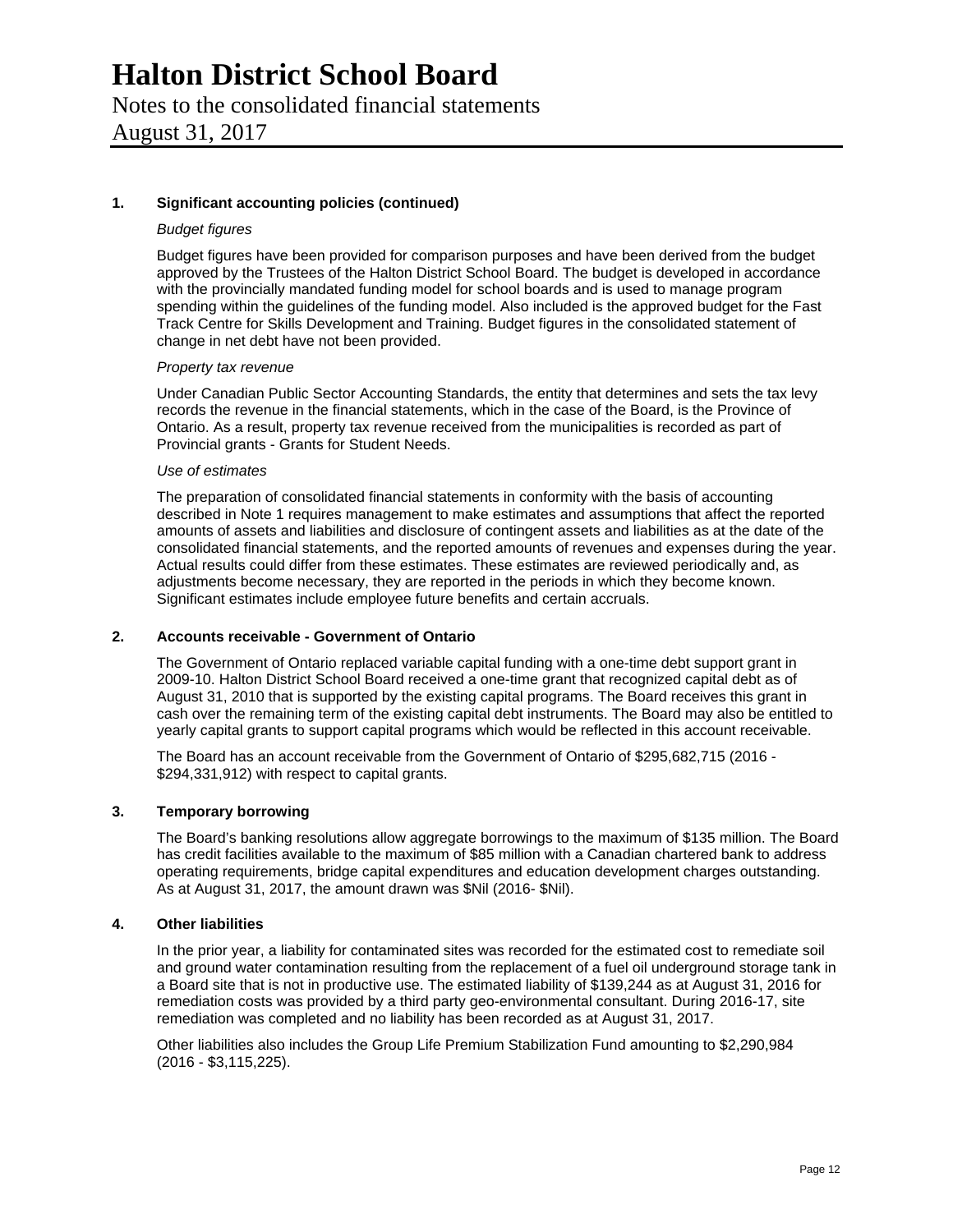Notes to the consolidated financial statements

August 31, 2017

# **5. Net long-term liabilities**

Net long-term liabilities on the consolidated statement of financial position is comprised of Ontario Financing Authority (OFA) and Ontario School Boards Financing Corporation (OSBFC) debentures as follows:

|                                                     | 2017        | 2016        |
|-----------------------------------------------------|-------------|-------------|
|                                                     | \$          | \$          |
| Debentures                                          |             |             |
| OSBFC, Series 2003-A2, 5.800%,                      |             |             |
| maturing November 2028                              | 17,848,021  | 18,914,529  |
| OSBFC, Series 2004-A1, 5.483%,                      |             |             |
| maturing November 2029                              | 26,846,581  | 28,309,501  |
| OSBFC, Series 2005-A1, 4.789%, maturing August 2030 | 7,981,717   | 8,415,720   |
| OFA, Bylaw 06090, 4.560%, maturing November 2031    | 14,370,493  | 15,057,051  |
| OFA, Bylaw 08012, 4.900%, maturing March 2033       | 29,469,287  | 30,682,062  |
| OFA, Bylaw 09037, 5.062%, maturing March 2034       | 973,300     | 1,009,290   |
| OFA, Bylaw 09036, 5.062%, maturing March 2034       | 5,264,591   | 5,459,261   |
| OFA, Bylaw 09125, 5.384%, maturing May 2034         | 8,099,377   | 8,384,960   |
| OFA, Bylaw 10052, 5.232%, maturing May 2035         | 10,986,576  | 11,350,014  |
| OFA, Bylaw 10107, 4.947%, maturing May 2035         | 17,385,633  | 17,973,703  |
| OFA, Bylaw 11034, 4.833%, maturing March 2035       | 16,981,530  | 17,525,190  |
| OFA, Bylaw 11155, 3.970%, maturing November 2036    | 13,812,344  | 14,274,390  |
| OFA, Bylaw 12024, 3.564%, maturing March 2037       | 17,120,174  | 17,706,469  |
| OFA, Bylaw 13030, 3.799%, maturing March 2038       | 44,496,147  | 45,876,235  |
| OFA, Bylaw 13120, 4.037%, maturing October 2028     | 14,292,497  | 15,256,349  |
| OFA, Bylaw 14025, 4.003%, maturing March 2039       | 26,243,339  | 26,985,342  |
| OFA, Bylaw 15010, 2.993%, maturing March 9, 2040    | 1,165,061   | 1,200,235   |
| OFA, Bylaw 16024, 3.242%, maturing March 15, 2041   | 164,679     | 169,204     |
| OFA, Bylaw 17020, 3.594%, maturing March 14, 2042   | 1,434,441   |             |
| Net long-term liabilities                           | 274,935,788 | 284,549,505 |

Of the net long-term liabilities outstanding of \$274,935,788, principal plus interest payable over the next five years and subsequent payments to maturity are as follows:

|                           | Principal<br>Interest |             | Total       |  |
|---------------------------|-----------------------|-------------|-------------|--|
|                           | \$                    | \$          | \$          |  |
|                           |                       |             |             |  |
| 2017/18                   | 11,607,432            | 12,430,244  | 24,037,676  |  |
| 2018/19                   | 12, 156, 748          | 11,880,928  | 24,037,676  |  |
| 2019/20                   | 12,732,677            | 11,304,999  | 24,037,676  |  |
| 2020/21                   | 13,336,535            | 10,701,141  | 24,037,676  |  |
| 2021/22                   | 13,969,707            | 10,067,969  | 24,037,676  |  |
| Total                     | 63,803,099            | 56,385,281  | 120,188,380 |  |
| Thereafter                | 211,132,689           | 65,896,867  | 277,029,556 |  |
| Net long-term liabilities | 274,935,788           | 122,282,148 | 397.217.936 |  |

Interest payments on long-term liabilities amounted to \$12,791,049 (2016 - \$13,134,534) (Note 6).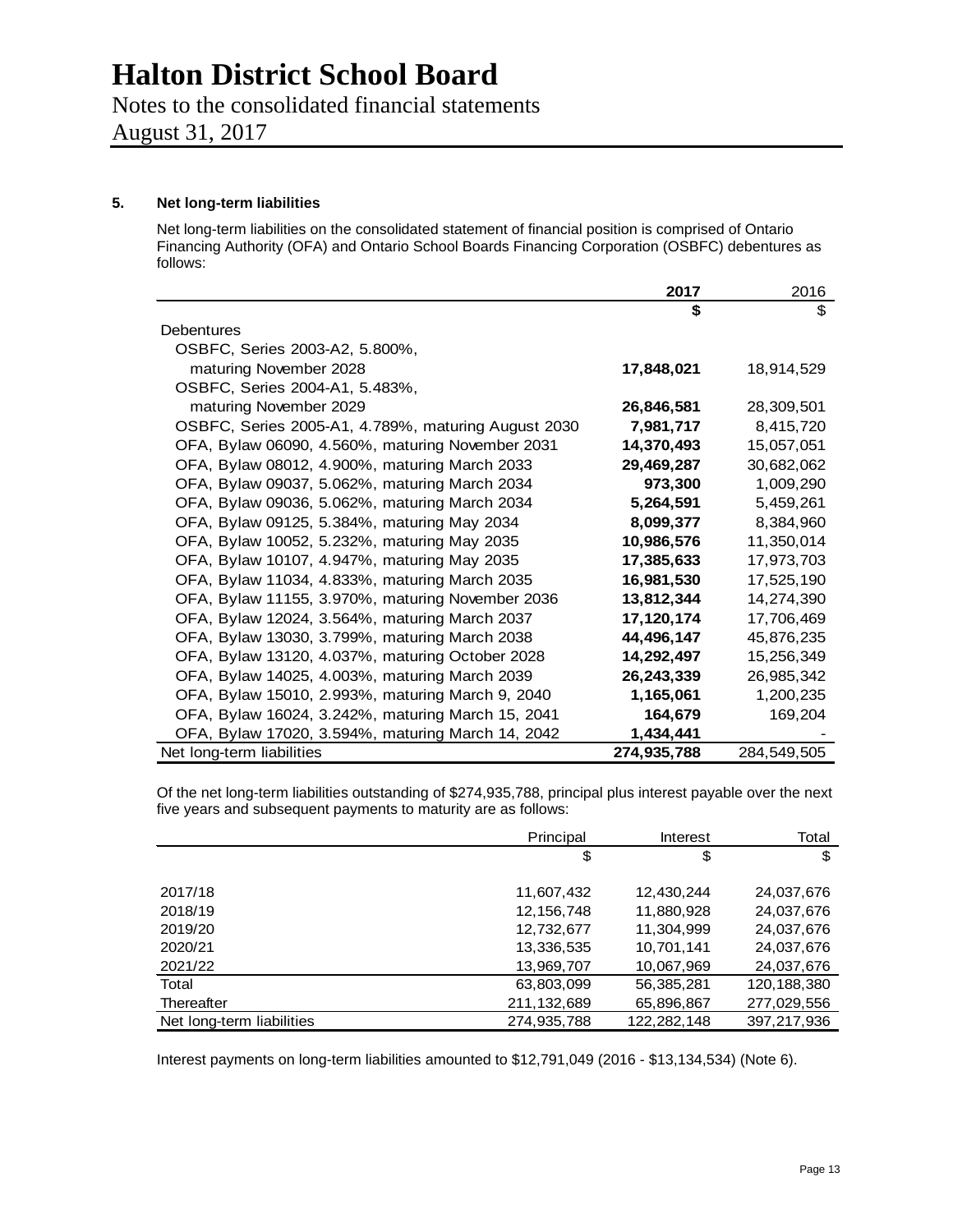Notes to the consolidated financial statements

August 31, 2017

# **6. Debt charges and capital loan interest**

Debt charges and capital loan interest includes principal and interest payments as follows:

|                                                              | 2017       | 2016       |
|--------------------------------------------------------------|------------|------------|
|                                                              | S          |            |
|                                                              |            |            |
| Principal payments on long-term liabilities                  | 11,048,158 | 10,545,218 |
| Interest payments on long-term liabilities (Note 5)          | 12,791,049 | 13,134,534 |
| Interest payments on temporary financing of capital projects | 119.147    | 114,869    |
|                                                              | 23,958,354 | 23,794,621 |

### **7. Deferred revenue**

Revenues received and that have been set aside for specific purposes by legislation, regulation or agreement are included in deferred revenue and reported on the consolidated statement of financial position.

Deferred revenue set-aside for specific purposes by legislation, regulation or agreement as at August 31, 2017 is comprised of:

|                         |                | <b>Externally</b> |                |                  |                |
|-------------------------|----------------|-------------------|----------------|------------------|----------------|
|                         | <b>Balance</b> | restricted        | <b>Revenue</b> | <b>Transfers</b> | <b>Balance</b> |
|                         | as at          | revenue and       | recognized     | to deferred      | as at          |
|                         | August 31,     | investment        | in the         | capital          | August 31,     |
|                         | 2016           | income            | period         | contributions    | 2017           |
|                         | \$             | \$                | \$             | \$               | \$             |
| Renew able              |                |                   |                |                  |                |
| energy - capital        | 142,793        |                   |                |                  | 142,793        |
| School renew al         | 4,848,737      | 9,772,373         | 2,704,017      | 5,454,107        | 6,462,986      |
| Special education       | 2,930,021      | 88,768,987        | 88,990,121     |                  | 2,708,887      |
| Legislative grants      | 1,818,816      | 32,188,798        | 30,692,288     | 1,647,967        | 1,667,359      |
| Other Provincial grants | 100,687        | 1,757,464         | 1,628,785      |                  | 229,366        |
| Other Ministry of       |                |                   |                |                  |                |
| Education grants        | 14,964         | 3,675,872         | 3,505,013      |                  | 185,823        |
| Education development   |                |                   |                |                  |                |
| charges                 |                | 23,325,014        | 23,325,014     |                  |                |
| Other third party       | 454,797        | 4,509,079         | 3,948,342      | 590,606          | 424,928        |
| Proceeds of disposition | 20,507,468     | (1, 161)          |                | 2,818,878        | 17,687,429     |
| Total deferred revenue  | 30,818,283     | 163,996,426       | 154,793,580    | 10,511,558       | 29,509,571     |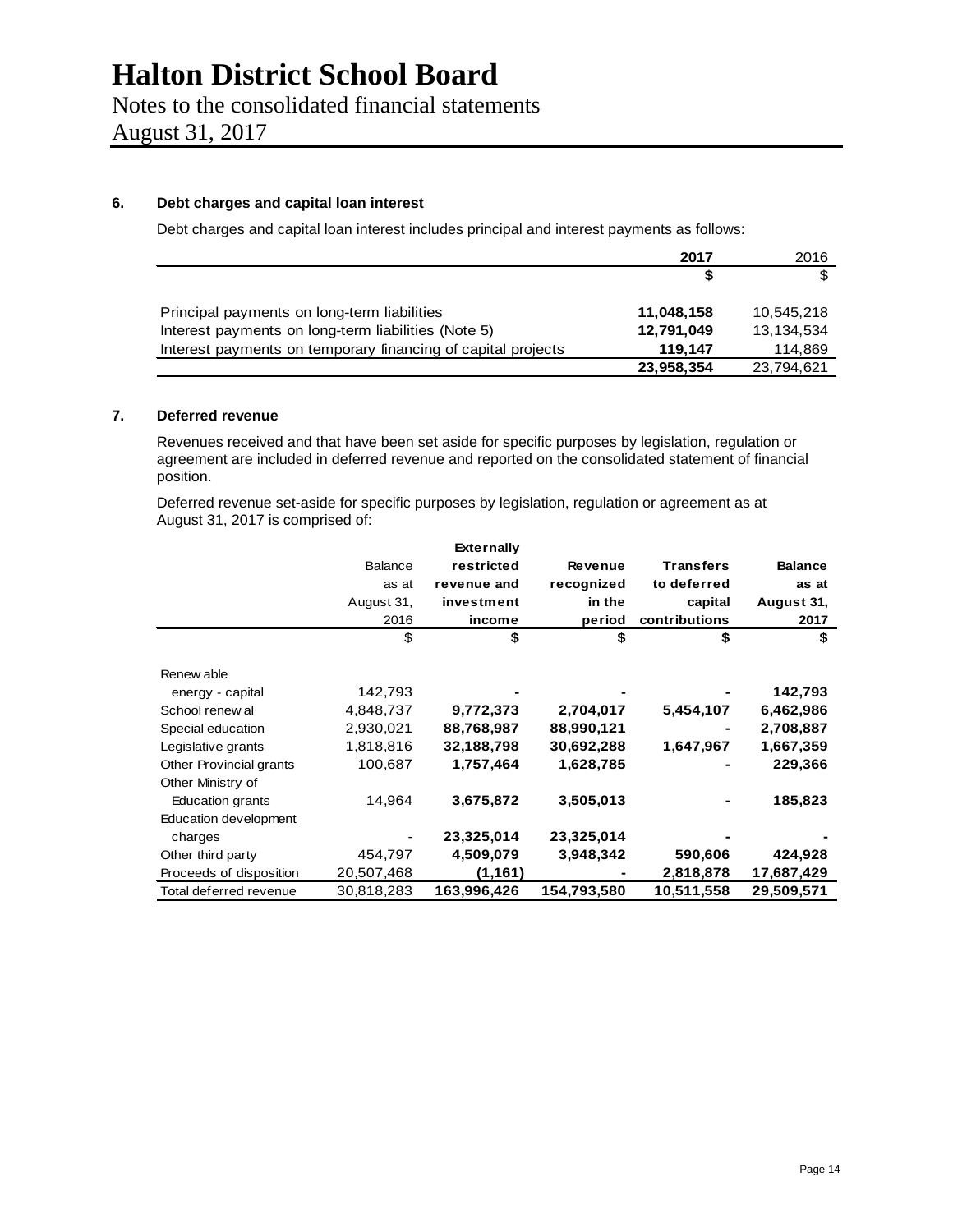# Notes to the consolidated financial statements

August 31, 2017

# **8. Deferred capital contributions**

Deferred capital contributions include grants and contributions received that are used for the acquisition of tangible capital assets in accordance with regulation 395/11 that have been expended by year end. The contributions are amortized into revenue over the life of the asset acquired.

|                                                    | 2017           | 2016           |
|----------------------------------------------------|----------------|----------------|
|                                                    | S              |                |
| Balance, beginning of year                         | 536,976,209    | 541,350,856    |
| Net additions to deferred capital contributions    | 42,073,980     | 23,559,839     |
| Deferred capital contributions - grants recognized | (28, 547, 307) | (27, 934, 486) |
| Balance, end of year                               | 550,502,882    | 536,976,209    |

# **9. Retirement and other employee future benefits**

|                                                   |                   |            |           |                   |            | 2017        | 2016        |
|---------------------------------------------------|-------------------|------------|-----------|-------------------|------------|-------------|-------------|
|                                                   |                   |            | Workers'  |                   |            | Total       | Total       |
|                                                   |                   | Post       | safety    | <b>Sick leave</b> | Long-term  | employee    | employee    |
|                                                   | <b>Retirement</b> | retirement | insurance | top-up            | disability | future      | future      |
|                                                   | gratuities        | benefits   | board     | benefits          | plans      | benefits    | benefits    |
|                                                   | \$                | \$         | \$        | \$                | \$         | \$          | \$          |
| Accrued employee<br>future benefit<br>obligations | 21,778,620        | 203.857    | 5.974.868 | 393.364           | 68.471     | 28,419,180  | 31,531,260  |
| Unamortized<br>actuarial<br>(losses)              | (1,659,506)       |            | ۰         |                   |            | (1,659,506) | (2,584,002) |
| Employee future<br>benefits liability             | 20,119,114        | 203.857    | 5,974,868 | 393.364           | 68,471     | 26,759,674  | 28,947,258  |

The Board has designated reserves for certain of these employee future benefit obligations. The balance of these reserves totaled \$4,615,211 at August 31, 2017 (2016 - \$5,748,211).

|                          |            |            |                 |                   |            | 2017      | 2016       |
|--------------------------|------------|------------|-----------------|-------------------|------------|-----------|------------|
|                          |            |            | <b>Workers'</b> |                   |            | Total     | Total      |
|                          |            | Post       | safety          | <b>Sick leave</b> | Long-term  | employee  | employee   |
|                          | Retirement | retirement | insurance       | top-up            | disability | future    | future     |
|                          | gratuities | benefits   | board           | benefits          | plans      | benefits  | benefits   |
|                          | \$         | \$         | \$              | \$                |            | \$        | \$         |
| Recognition of           |            |            |                 |                   |            |           |            |
| unamortized              |            |            |                 |                   |            |           |            |
| actuarial (gains) losses | 374.627    | (1, 333)   | ۰               | 118.460           | ۰          | 491.754   | 183,600    |
| Current year             |            |            |                 |                   |            |           |            |
| benefit cost             | ۰          | ۰          | 1.746.505       | 393.363           | (234, 168) | 1.905.700 | 1,703,580  |
| Gain on plan amendments  | ۰          | 38.875     |                 |                   |            | 38,875    | (889, 121) |
| Interest on accrued      |            |            |                 |                   |            |           |            |
| benefit obligation       | 483.881    | 4,223      | 113,537         |                   | 4,381      | 606,022   | 843,179    |
| Employee future          |            |            |                 |                   |            |           |            |
| benefits expense         | 858,508    | 41,765     | 1,860,042       | 511,823           | (229, 787) | 3,042,351 | 1,841,238  |

Above amounts exclude pension contributions to the Ontario Municipal Employees Retirement System, a multi-employer pension plan, described below.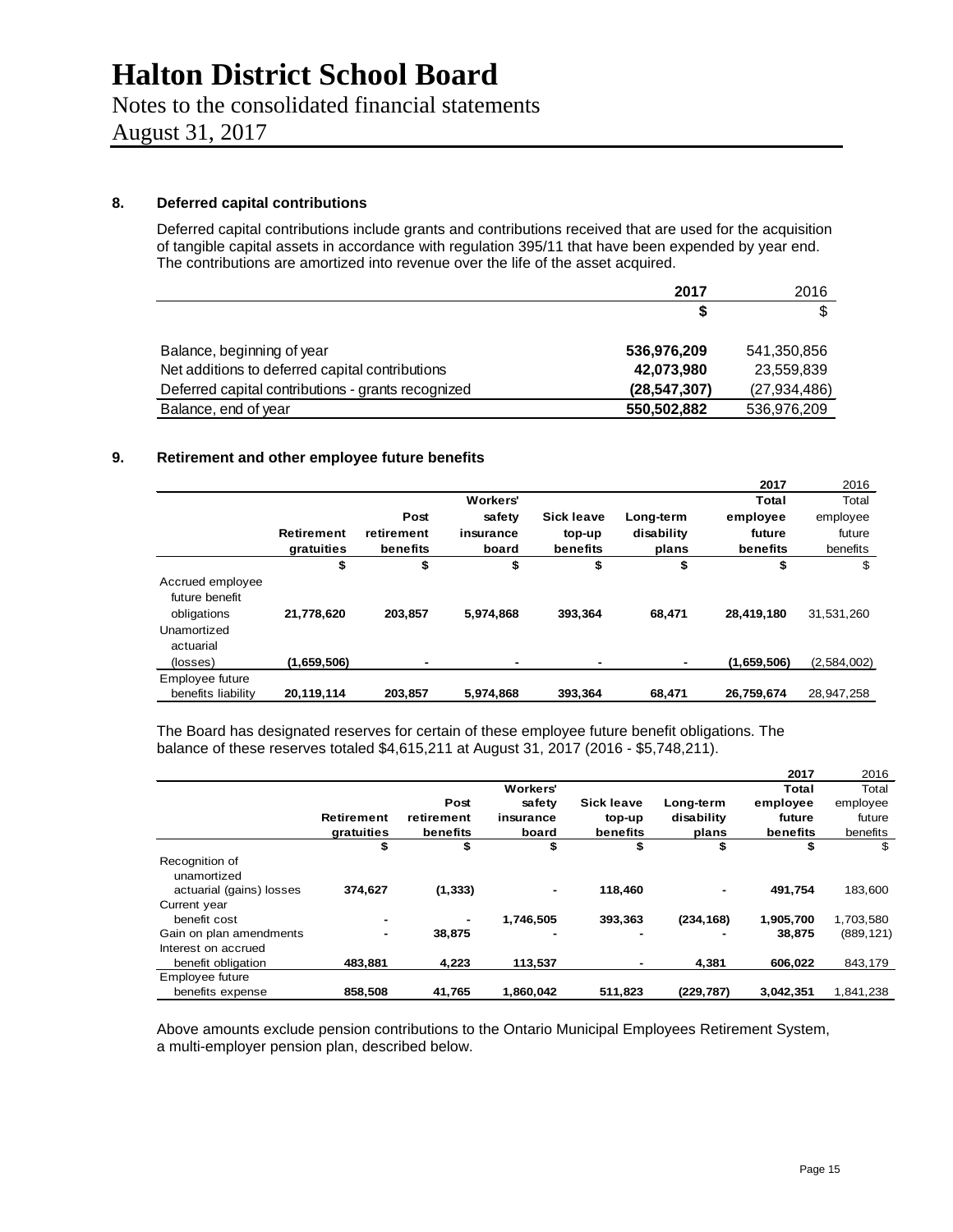August 31, 2017

### **9. Retirement and other employee future benefits (continued)**

#### *Actuarial assumptions*

The accrued benefit obligations for employee future benefit plans as at August 31, 2017 are based on actuarial valuations completed for accounting purposes as at August 31, 2017. These actuarial valuations take into account any plan changes and the economic assumptions used in these valuations are the Board's best estimates of expected rates of:

|                                       | 2017 | 2016 |
|---------------------------------------|------|------|
|                                       | %    | %    |
|                                       |      |      |
| Inflation                             |      |      |
| Retirement gratuities                 | 1.50 | 1.50 |
| Healthcare cost escalation            |      |      |
| Dental                                | 4.00 | 4.25 |
| Health                                | 8.00 | 8.25 |
| Discount on accrued benefit obligaton |      |      |
| Retirement gratuities                 | 2.55 | 2.05 |
| Post-retirement benefits              | 2.55 | 2.05 |

#### *Ontario Teachers' Pension Plan*

Teachers and related employee groups are eligible to be members of Ontario Teacher's Pension Plan. Employer contributions for these employees are provided directly by the Province of Ontario. The pension costs and obligations related to this plan are a direct responsibility of the Province. Accordingly, no costs or liabilities related to this plan are included in the Board's consolidated financial statements.

During the year ended August 31, 2017, the employee contributions to this plan were \$45,668,244 (2016 - \$44,376,271).

### *Ontario Municipal Employees Retirement System*

All permanent non-teaching employees of the Board are eligible to be members of Ontario Municipal Employees Retirement System (OMERS), a multi-employer pension plan. The plan provides defined pension benefits to employees based on their length of service and rates of pay. The Board contributions equal the employee contributions to the plan. During the year ending August 31, 2017, the Board contributed \$8,123,745 (2016 - \$8,099,630) to the plan. As this is a multi-employer pension plan, these contributions are the Board's pension benefit expenses. No pension liability for this type of plan is included in the Board's consolidated financial statements, as these obligations are a direct responsibility of OMERS.

#### *Retirement gratuities*

The Board provides retirement gratuities to certain groups of employees hired prior to specified dates. The Board provides these benefits through an unfunded defined benefit plan. The benefit costs and liabilities related to this plan are included in the Board's consolidated financial statements. As a result of the 2012 plan change, the amount of the gratuities payable to eligible employees at retirement is based on their salary, accumulated sick days, and years of service at August 31, 2012. Retirement gratuities expensed amounted to \$858,508 (2016 - \$3,842).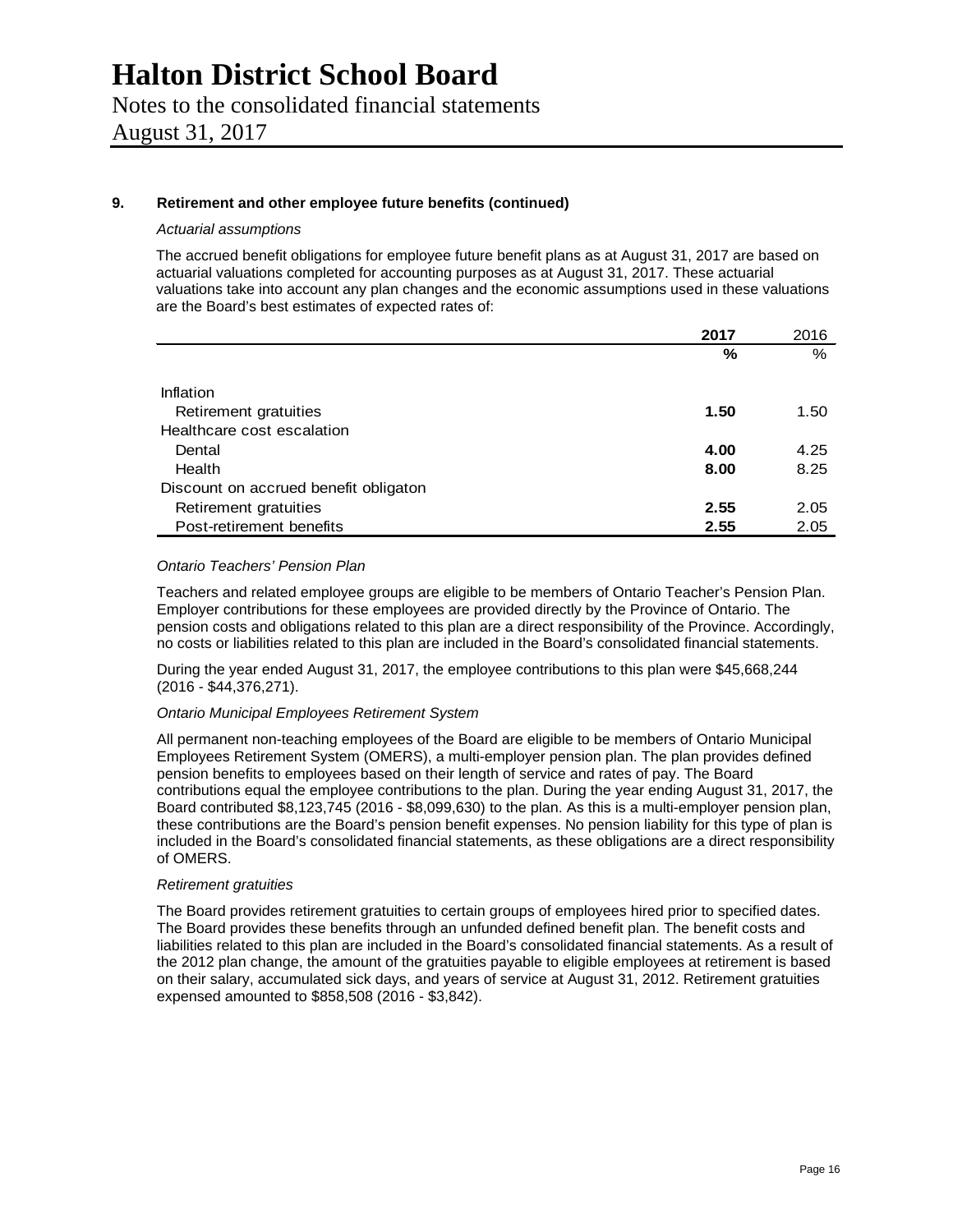Notes to the consolidated financial statements

August 31, 2017

### **9. Retirement and other employee future benefits (continued)**

### *Post-retirement benefits*

The Board continues to provide post-retirement health and dental benefits to certain employee groups after retirement until the members reach 65 years of age. The premiums are based on the Board experience and retirees' premiums are subsidized by the board. The benefit costs and liabilities related to the plan are provided through an unfunded defined benefit plan and are included in the Board's consolidated financial statements. Effective September 1, 2013, employees retiring on or after this date, no longer qualify for board subsidized premiums or contributions.

### *Other employee future benefits*

### *Workers' Safety Insurance Board*

The Board is a Schedule 2 employer under the Workplace Safety and Insurance Act ("Act") and, as such, assumes responsibility for the payment of all claims to its injured workers under the Act.

Occurrences between \$1,000,000 and \$25,000,000 are insured under third party insurance coverage. The Board participates in the Workers' Compensation Assistance Program with the School Boards' Cooperative Inc. (SBCI). For an annual fee, this program provides funds to Participating Members that incur claim costs on any workers' compensation incident between \$500,000 and \$1,000,000. The Board is self-insured for all other occurrences. The benefit costs and liabilities related to this plan are included in the Board's consolidated financial statements. School boards are required to provide salary top-up to a maximum of 4 ½ years for employees receiving payments from the Workplace Safety and Insurance Board, where the collective agreements negotiated prior to 2012 included such provisions.

As of August 31, 2017, these obligations, as actuarially determined, amounted to \$5,974,868 (2016 - \$5,215,485) and are included in Employee Future Benefits Payable. The change in this amount from the previous year has been reflected in the statement of operations.

### *Long-term disability benefits*

The Board provides long-term disability benefits including payment of life insurance premiums and health care benefits to employees who are not yet members of an ELHT, during the period an employee is unable to work. The benefit costs and liabilities related to this plan are included in the Board's consolidated financial statements.

### *Sick leave top-up benefits*

A maximum of 11 unused sick leave days from the current year may be carried forward into the following year only, to be used to top-up salary for illnesses paid through the short-term leave and disability plan in that year. The accrued benefit obligation for the sick leave top-up is based on an actuarial valuation for accounting purposes as of August 31, 2017. This actuarial valuation is based on assumptions about future events.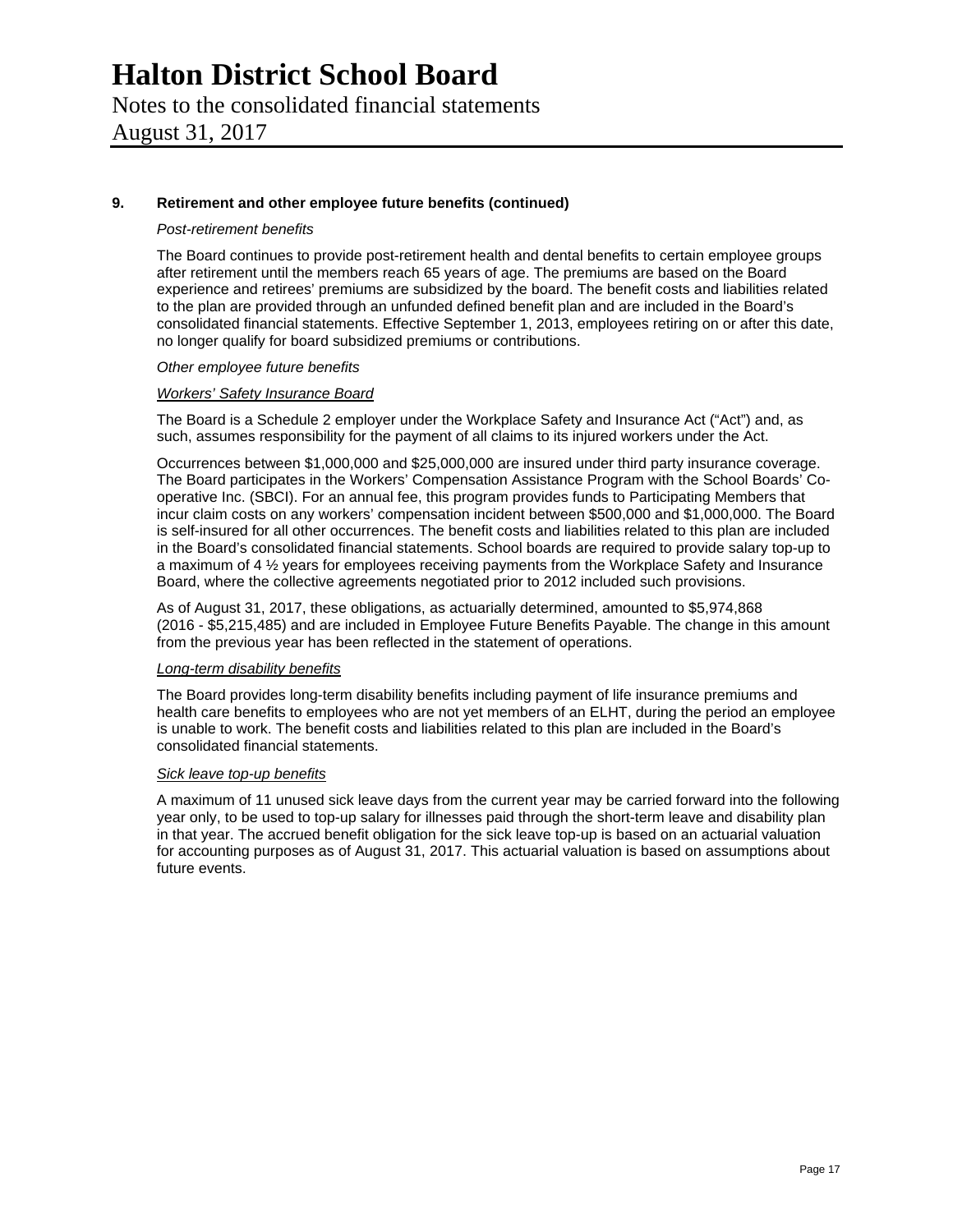Notes to the consolidated financial statements

August 31, 2017

# **10. Tangible capital assets**

|                                     |             |                  |                  |                 | Cost          |
|-------------------------------------|-------------|------------------|------------------|-----------------|---------------|
|                                     |             |                  |                  | <b>Transfer</b> |               |
|                                     | Balance at  | <b>Additions</b> |                  | to/from         |               |
|                                     | August 31,  | and              |                  | construction in | August 31,    |
|                                     | 2016        | betterments      | <b>Disposals</b> | progress        | 2017          |
|                                     | \$          | \$               | S                | \$              | \$            |
| <b>Halton District School Board</b> |             |                  |                  |                 |               |
| Land                                | 177,135,490 | 13,395,691       |                  | 11,626          | 190,542,807   |
| Land improvements                   | 32,769,287  | 2,961,889        |                  |                 | 35,731,176    |
| Buildings (40 yrs)                  | 712,249,543 | 33,547,094       |                  | 4,187,774       | 749,984,411   |
| <b>Other Buildings</b>              | 112,268     |                  |                  |                 | 112,268       |
| Portable structures                 | 9,054,193   |                  |                  |                 | 9,054,193     |
| Construction in progress            | 4,187,774   | 1,845,400        |                  | (4, 187, 774)   | 1,845,400     |
| Pre-acquisition costs - land        | 83,020      | 151,872          |                  | (11, 626)       | 223,266       |
| Pre-acquisition costs - building    | 1,124,600   | 1,129,302        |                  |                 | 2,253,902     |
| Equipment (5 years)                 | 188,185     | 58,660           | 58,134           |                 | 188,711       |
| Equipment (10 years)                | 3,936,182   | 246,150          |                  |                 | 4,182,332     |
| Equipment (15 years)                | 1,327,757   | 147,013          |                  |                 | 1,474,770     |
| First time equipping                | 14,254,778  | 318,602          |                  |                 | 14,573,380    |
| Furniture                           | 478,486     | 108,683          |                  |                 | 587,169       |
| Computer hardware                   | 6,824,753   | 1,172,892        | 928,976          |                 | 7,068,669     |
| Computer software                   | 1,752,085   | 55,619           | 334,222          |                 | 1,473,482     |
|                                     | 965,478,401 | 55,138,867       | 1,321,332        | ٠               | 1,019,295,936 |
| The Centre                          |             |                  |                  |                 |               |
| Computers                           | 30,114      |                  |                  |                 | 30,114        |
| Leasehold improvements              | 933,541     | 371,881          |                  |                 | 1,305,422     |
| Equipment and furniture             | 907,667     |                  |                  |                 | 907,667       |
|                                     | 1,871,322   | 371,881          |                  |                 | 2,243,203     |
| Total                               | 967,349,723 | 55,510,748       | 1,321,332        | ٠               | 1,021,539,139 |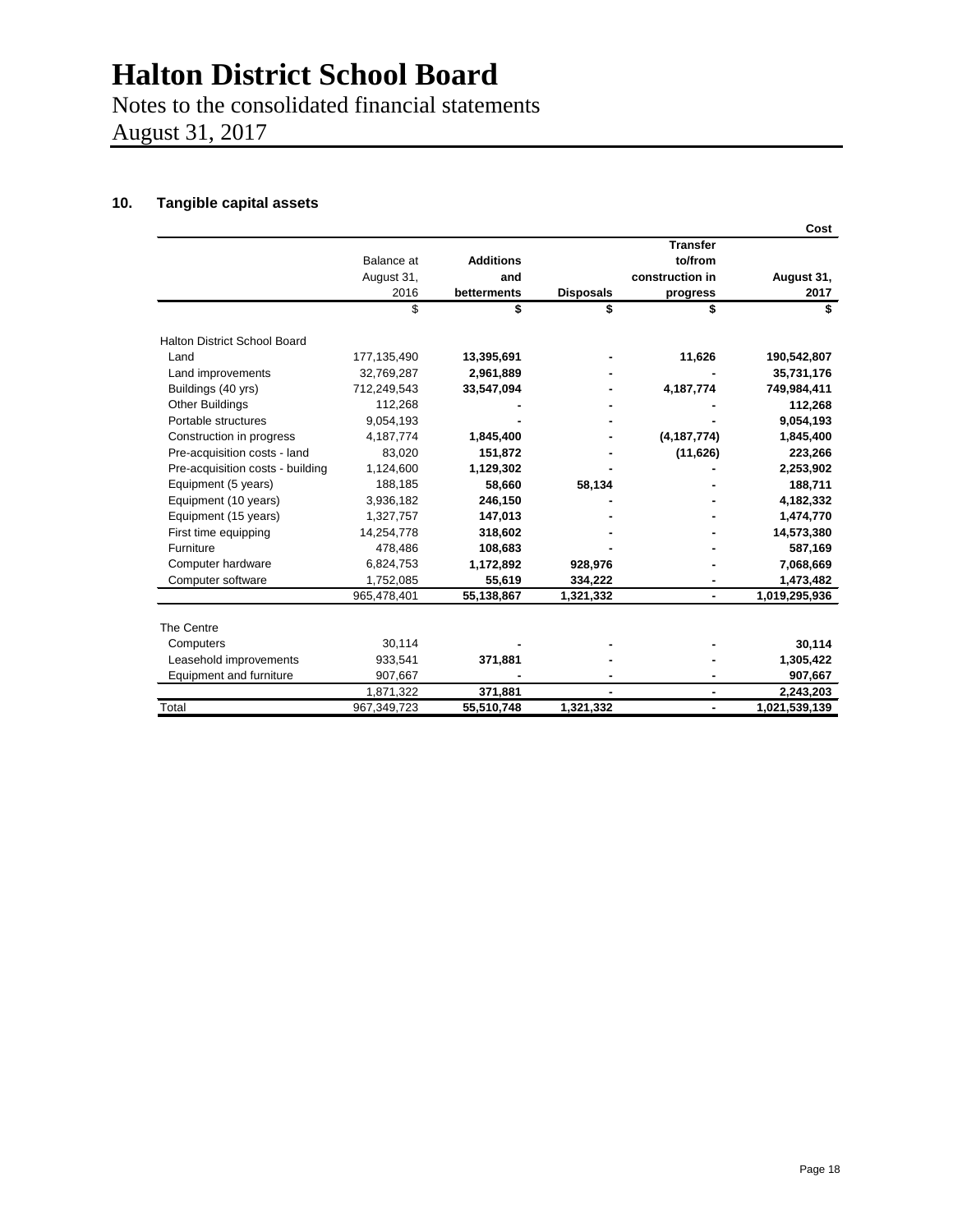Notes to the consolidated financial statements

August 31, 2017

# **10. Tangible capital assets (continued)**

|                                     |             |                |                  |                 | <b>Accumulated</b> |             |                |
|-------------------------------------|-------------|----------------|------------------|-----------------|--------------------|-------------|----------------|
|                                     |             |                |                  |                 | amortization       |             | Net book value |
|                                     |             | Amortization   |                  | <b>Transfer</b> |                    |             |                |
|                                     | Balance at  | and write-offs |                  | to assets       | <b>Balance at</b>  |             |                |
|                                     | August 31,  | and            |                  | held            | August 31,         |             |                |
|                                     | 2016        | adjustments    | <b>Disposals</b> | for sale        | 2017               | 2017        | 2016           |
|                                     | \$          | \$             | \$               | \$              | \$                 | \$          | \$             |
| <b>Halton District School Board</b> |             |                |                  |                 |                    |             |                |
| Land                                |             |                |                  |                 |                    | 190,542,807 | 177, 135, 490  |
| Land improvements                   | 10,371,087  | 2,318,392      |                  |                 | 12,689,479         | 23,041,697  | 22,398,200     |
| Buildings (40 yrs)                  | 213,043,999 | 22,523,213     |                  |                 | 235,567,212        | 514,417,200 | 499,205,544    |
| <b>Other Buildings</b>              | 14,033      | 5,613          |                  |                 | 19,646             | 92,622      | 98,235         |
| Portable structures                 | 5,849,828   | 462,981        |                  |                 | 6,312,809          | 2,741,384   | 3,204,365      |
| Construction in                     |             |                |                  |                 |                    |             |                |
| progress (a)                        |             |                |                  |                 |                    | 1,845,399   | 4,187,774      |
| Pre-acquisition costs -             |             |                |                  |                 |                    |             |                |
| land (a)                            |             |                |                  |                 |                    | 223,266     | 83,020         |
| Pre-acquisition costs -             |             |                |                  |                 |                    |             |                |
| building (a)                        |             |                |                  |                 |                    | 2,253,902   | 1,124,600      |
| Equipment (5 years)                 | 113,926     | 37,689         | 58,134           |                 | 93,481             | 95,230      | 74,259         |
| Equipment (10 years)                | 1,352,509   | 402,332        |                  |                 | 1,754,841          | 2,427,491   | 2,583,673      |
| Equipment (15 years)                | 175,030     | 84,695         |                  |                 | 259,725            | 1,215,045   | 1,152,727      |
| First time equipping                | 6,576,348   | 1,437,965      |                  |                 | 8,014,313          | 6,559,067   | 7,678,430      |
| Furniture                           | 215,636     | 53,283         |                  |                 | 268,919            | 318,250     | 262,850        |
| Computer hardware                   | 3,575,088   | 1,389,342      | 928,976          |                 | 4,035,454          | 3,033,215   | 3,249,665      |
| Computer software                   | 817,122     | 322,556        | 334,222          |                 | 805,456            | 668,026     | 934,963        |
|                                     | 242,104,606 | 29,038,061     | 1,321,332        |                 | 269,821,335        | 749,474,601 | 723,373,795    |
| The Centre                          |             |                |                  |                 |                    |             |                |
| Computers                           | 20.912      | 9,202          |                  |                 | 30,114             |             | 9,202          |
| Leasehold improvements              | 803,446     | 58,639         |                  |                 | 862,085            | 443,337     | 130,095        |
| Equipment and furniture             | 907,667     |                |                  |                 | 907,667            |             |                |
|                                     | 1,732,025   | 67,841         |                  |                 | 1,799,866          | 443,337     | 139,297        |
| Total                               | 243,836,631 | 29,105,902     | 1,321,332        | $\blacksquare$  | 271,621,201        | 749,917,938 | 723,513,092    |

*a) Assets under construction*

Assets under construction which include construction in progress, pre-acquisition costs – land and pre-acquisition costs – building for a total value of \$4,322,567 (2016 - \$5,395,394) have not been amortized. Amortization of these assets will commence when the asset is put into service.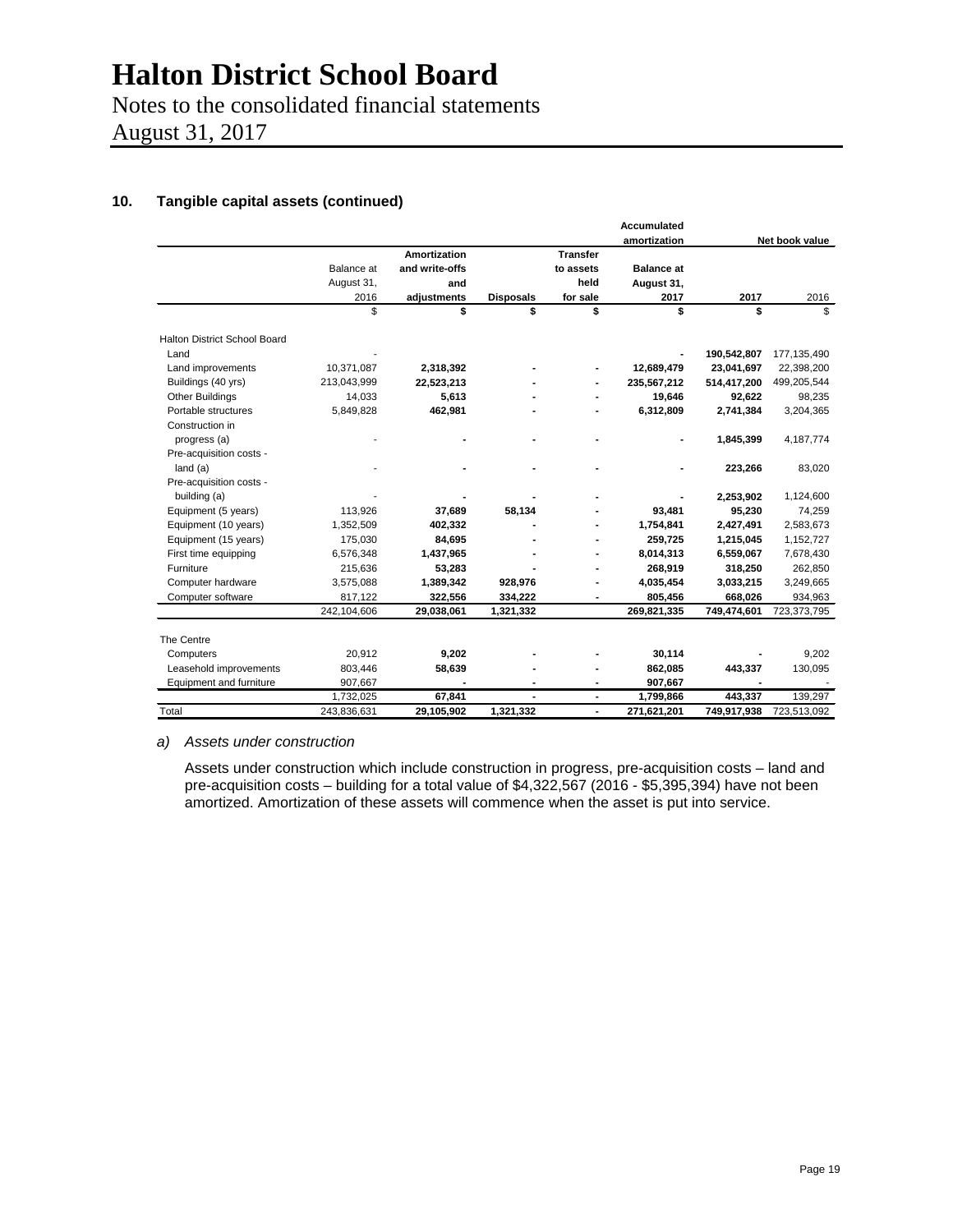Notes to the consolidated financial statements

August 31, 2017

# **11. Accumulated surplus**

Accumulated surplus consists of the following:

|                                                                                    | 2017           | 2016           |
|------------------------------------------------------------------------------------|----------------|----------------|
|                                                                                    | \$             | \$             |
| Non-designated surplus                                                             | 5,000,000      | 5,000,000      |
|                                                                                    |                |                |
| Amounts internally restricted for future use of the Board<br>Retirement gratuities |                | 5,748,211      |
|                                                                                    | 4,615,211      |                |
| Fast Track Centre for Skills and Development & Training                            | 1,598,914      | 1,776,081      |
| Other operating                                                                    | 12,997,451     | 10,534,757     |
| Accommodation                                                                      | 39,017,224     | 39,502,059     |
| Committed capital projects and sinking fund interest                               | 8,646,777      | 9,205,372      |
|                                                                                    | 66,875,577     | 66,766,480     |
|                                                                                    |                |                |
| Unavailable for Compliance                                                         |                |                |
| Employee future benefits                                                           | (13, 776, 664) | (18, 409, 846) |
| Interest accrual                                                                   | (3,578,610)    | (3,698,011)    |
|                                                                                    | (17,355,274)   | (22,107,857)   |
|                                                                                    |                |                |
| Revenues recognized for land                                                       |                |                |
| Land (Note 10)                                                                     | 190,542,807    | 177, 135, 490  |
| Pre-acquisition costs - land (Note 10)                                             | 223,266        | 83,020         |
| Education development charges outstanding (i)                                      | (28, 608, 998) | (38, 137, 054) |
|                                                                                    | 162, 157, 075  | 139,081,456    |
|                                                                                    |                |                |
| School generated funds                                                             | 6,235,278      | 5,419,532      |
|                                                                                    |                |                |
| Total accumulated surplus                                                          | 222,912,656    | 194, 159, 611  |

i) The Education Act, Part IX, Division E and Ontario Regulation 20/98 (amended by Ontario Regulation 95/02) provide requirements for determining a board's eligibility to impose Education Development Charges ("EDC") on new development, and the calculation of these charges. The accumulated eligible education development charge expenditures may be financed through cash and cash equivalents or temporary borrowing on the consolidated statement of financial position. Interest on education development charges outstanding amounted to \$355,185 (2016 - \$406,372).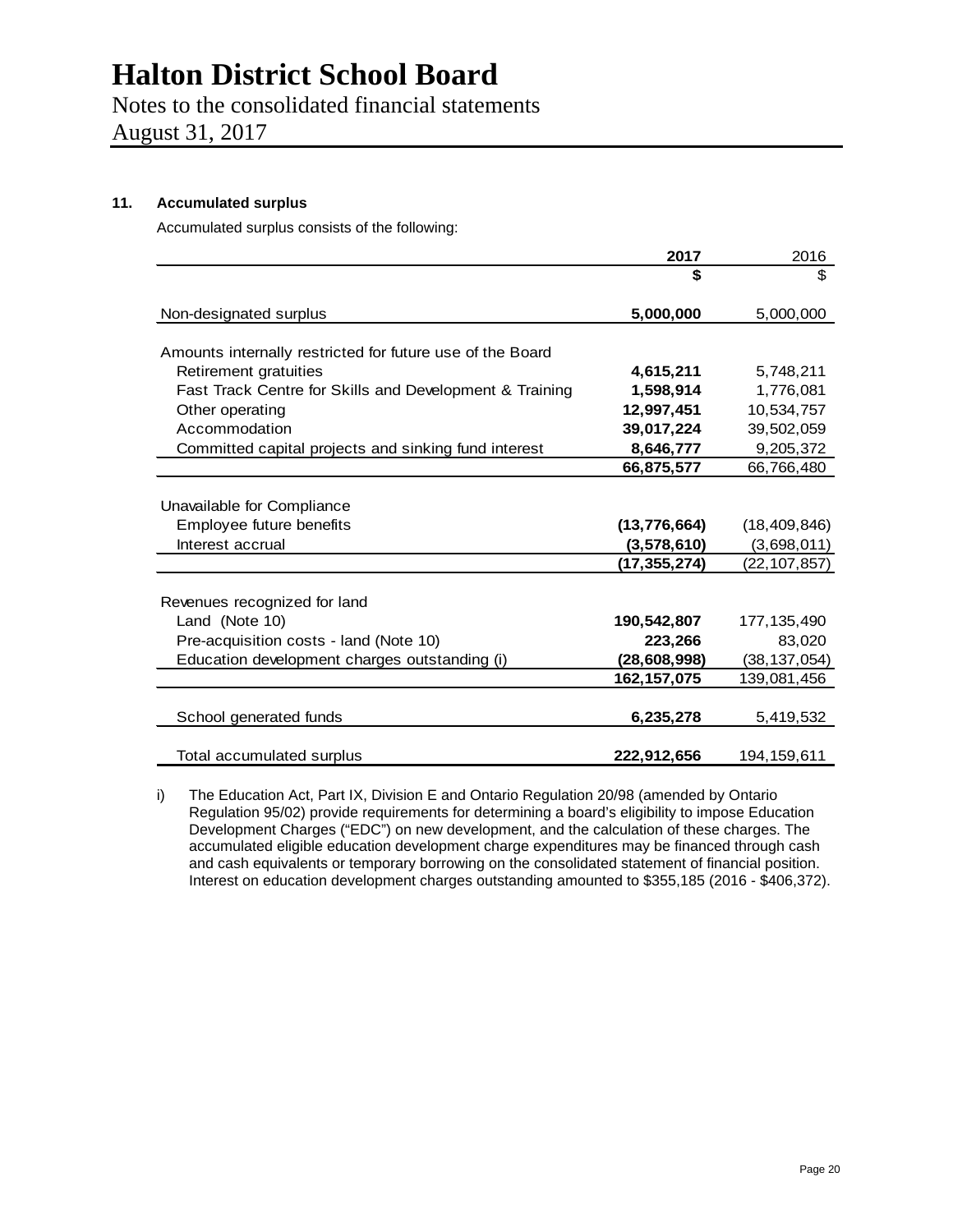Notes to the consolidated financial statements

August 31, 2017

# **12. Expenses by object**

The following is a summary of expenses reported in the consolidated statement of operations by object:

|                                         |               | 2017        | 2016          |
|-----------------------------------------|---------------|-------------|---------------|
|                                         | <b>Budget</b> | Actual      | Actual        |
|                                         | \$            | \$          | \$            |
| Salary and wages                        | 478,081,368   | 476,987,068 | 459, 351, 179 |
| Employee benefits                       | 77,070,223    | 78,287,219  | 71,399,814    |
| Staff development                       | 4,262,442     | 5,970,093   | 4,830,118     |
| Supplies and services                   | 64,128,131    | 63,003,449  | 59.287.718    |
| Interest charges on capital             | 13,658,732    | 13,265,381  | 13,655,775    |
| Rental expenses                         | 147,615       | 121,031     | 116,132       |
| Fees and contract services              | 36,624,561    | 37,002,459  | 35,023,650    |
| Other                                   | 14,897,803    | 17,253,019  | 18,369,745    |
| Amortization of tangible capital assets | 27,698,808    | 29,105,902  | 28,493,141    |
| Total                                   | 716.569.683   | 720.995.621 | 690.527.272   |

# **13. Ontario School Board Insurance Exchange ("OSBIE")**

The school board is a member of the Ontario School Board Insurance Exchange (OSBIE), a reciprocal insurance company licensed under the Insurance Act. OSBIE insures general public liability, property damage and certain other risks. Liability insurance is available to a maximum of \$24 million per occurrence.

The ultimate premiums over a five year period are based on each member of the reciprocal and the Board's actual claims experience. Periodically, the Board may receive a refund or be asked to pay an additional premium based on its pro rata share of claims experience. The current five year term expires December 31, 2021.

### **14. Contractual obligations and contingent liabilities**

a) The Board has the following annual lease and contract commitments over the next 5 years with respect to furniture, equipment, computer hardware and software, construction, and portables, totaling \$21,592,192.

| Fiscal year ending August 31 | \$        |
|------------------------------|-----------|
| 2018                         | 8,829,627 |
| 2019                         | 2,847,812 |
| 2020                         | 2,230,578 |
| 2021                         | 2,015,225 |
| 2022                         | 5,668,950 |

b) As of August 31, 2017 the Board had guarantees outstanding of \$1,230,217 (2016 - \$1,230,217) relating to construction projects in progress.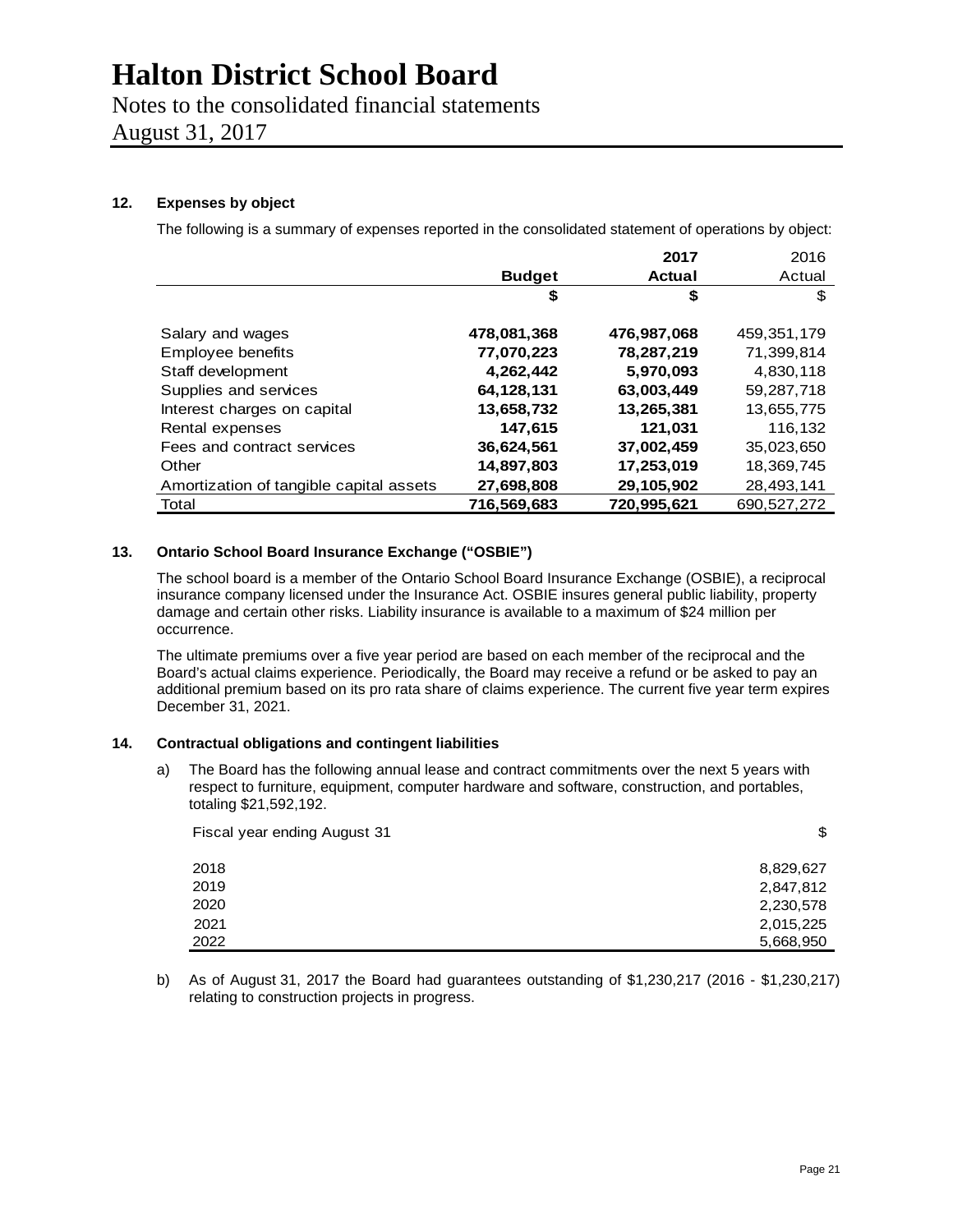Notes to the consolidated financial statements

August 31, 2017

### **14. Contractual obligations and contingent liabilities (continued)**

c) In the normal course of operations, the Board becomes involved in various claims and legal proceedings. While the final outcome with respect to claims and legal proceedings pending at August 31, 2017 cannot be predicted with certainty, it is in the opinion of the Board that their resolution will not have a material adverse effect on the Board's financial position or results of operations.

### **15. Partnership in Halton Student Transportation Services**

Transportation services for the Board are provided by Halton Student Transportation Services ("HSTS") in partnership with Halton Catholic District School Board. Under the agreement created at the time HSTS was established, decisions related to the financial and operating activities of HSTS are shared. No partner is in a position to exercise unilateral control. Operations of HSTS have been included in these consolidated financial statements based on the share of net financial resources contributed by the Board during the fiscal period being reported.

This entity is proportionately consolidated in the Board's consolidated financial statements whereby the Board's pro-rata share of assets, liabilities, revenues and expenses of the consortium are included in the Board's consolidated financial statements. Inter-organizational transactions and balances have been eliminated.

|                      |            | 2017         |            | 2016       |
|----------------------|------------|--------------|------------|------------|
|                      |            | <b>Board</b> |            | Board      |
|                      | Total      | portion      | Total      | portion    |
|                      | \$         | \$           | \$         | \$         |
| Financial position   |            |              |            |            |
| Financial assets     | 71,877     | 45,714       | 300,374    | 196,745    |
| Liabilities          | 102,151    | 64,968       | 323,446    | 211,857    |
| Non-financial assets | 31,034     | 19,738       | 23,832     | 15,610     |
| Accumulated surplus  | 760        | 484          | 760        | 498        |
| Operations           |            |              |            |            |
| Revenues             | 22,813,652 | 15,470,334   | 21,374,800 | 14,670,704 |
| <b>Expenditures</b>  | 22,813,652 | 15,470,334   | 21,374,800 | 14,670,704 |
| Annual surplus       |            |              |            |            |

The following provides condensed financial information:

# **16. Repayment of "55 School Board Trust" funding**

On June 1, 2003, the Board received \$7,294,000 from The 55 School Board Trust (the "Trust") for its capital related debt eligible for provincial funding support pursuant to a 30-year agreement it entered with the Trust. The 55 School Board Trust was created to refinance the outstanding not permanently financed debt of participating boards that are beneficiaries of the Trust. Under the terms of the agreement, The 55 School Board Trust repaid the Board's debt in consideration for the assignment by the Board to the Trust of future provincial grants payable to the Board in respect of the not permanently financed debt.

As a result of the above agreement, the liability in respect of the not permanently financed debt is no longer reflected in the Board's financial position.